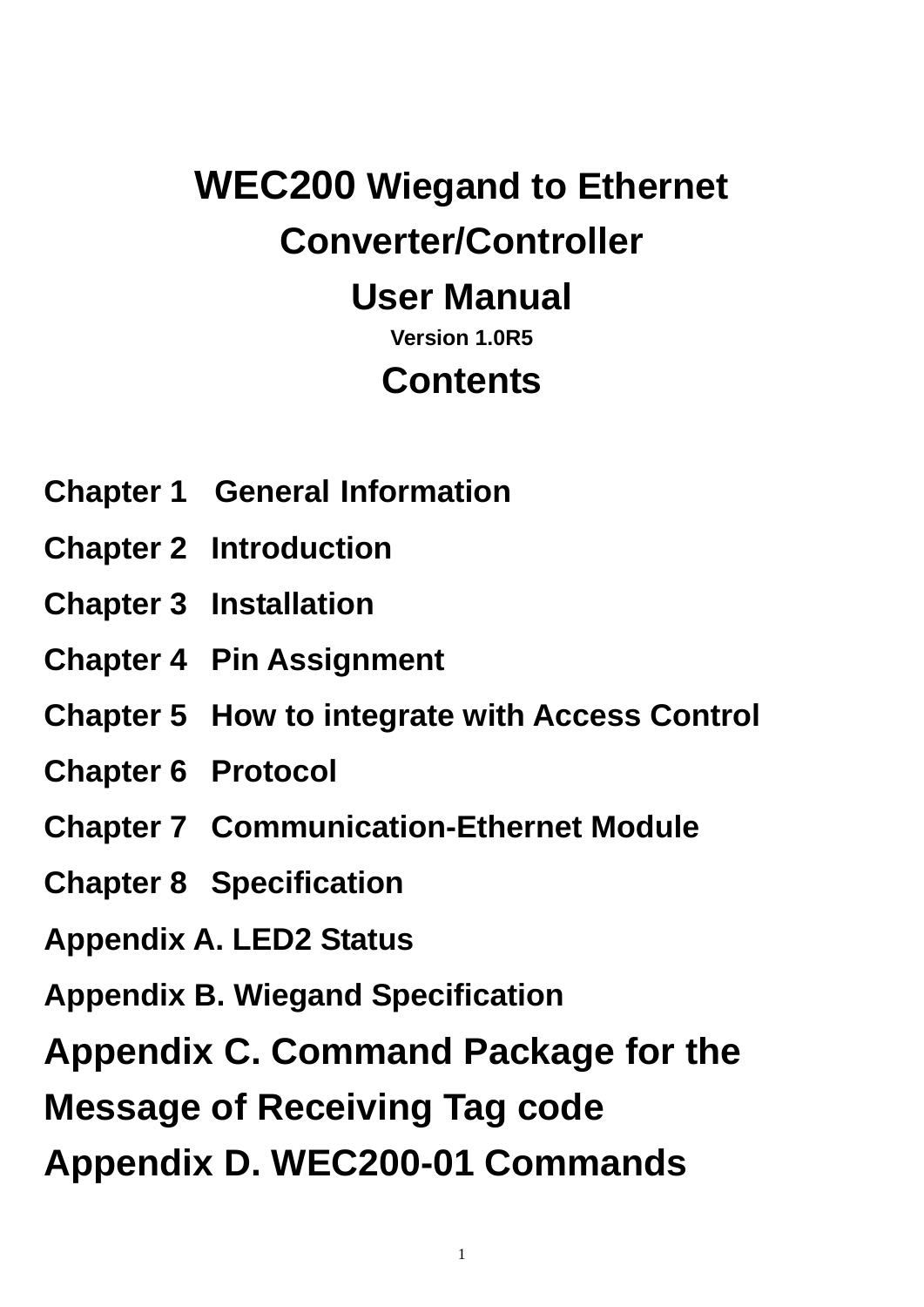## **1. General Information**

#### **1-A. Model Classification:**

#### **WEC 200 - 00**

 $(1)$   $(2)$   $(3)$ 

○**<sup>1</sup> Model name: WEC (Wiegand Ethernet Controller)**

○**<sup>2</sup> Model number: 200**

○**<sup>3</sup> Type: 00 standard**

**1-B. Accessories**

- **a. WAS-1499 for LAN cable.**
- **b. 5 Pin Wiegand Input (CN2-L35005-T01-G)**
- **c. 10 Pin Output (CN2-L35010-T01-G)**

#### **1-C. Key features**

- Network-enable Wiegand Reader device
- The beep mode of BUZZER is adjustable.
- Two relay outputs are set, each relay includes Action (N.O.)/Non Action (N.C.)/Common Contact
- Two input contacts are set.
- Able to output Wiegand (raw data), or Facility Code (Site Code) and Card Code directly.
- If your computer is equipped with one RJ45 port, you are able to connect the 10/100BaseT Ethernet, and support TCP/IP, UDP with your Wiegand reader through WEC200.
- Featuring of unduplicated service code
- Able to define the machine ID and name from users' end.

### **2. Introduction**

Points to follow to ensure correct use of the controller

WEC200 applies Ethernet technology to do the communication, which is important respectably when working on the program applying Ethernet technology. Thanks to WEC200 converter, which is built-in Ethernet module featuring:

- **i. The working Ethernet package will transform all Data into Serial Signal.**
- **ii. The Data will be sent to MCU, the internal of WEC200.**

Please refer to *Chapter 5* for framework and useful tips of WEC200 Please refer to *Chapter 6* for the functions of MCU

The package tool named "*DS manager*" and "*Connection wizard*" should be attached, which both equip you rapidly to set a virtual COM port. With connecting to WEC200, you may run the

This device complies with Part 15 of the FCC . Rules. Operation is subject to the following two conditions: (1) This device may not cause harmful interference, and (2) this device must accept any interference received, including interference that may cause undesired operation.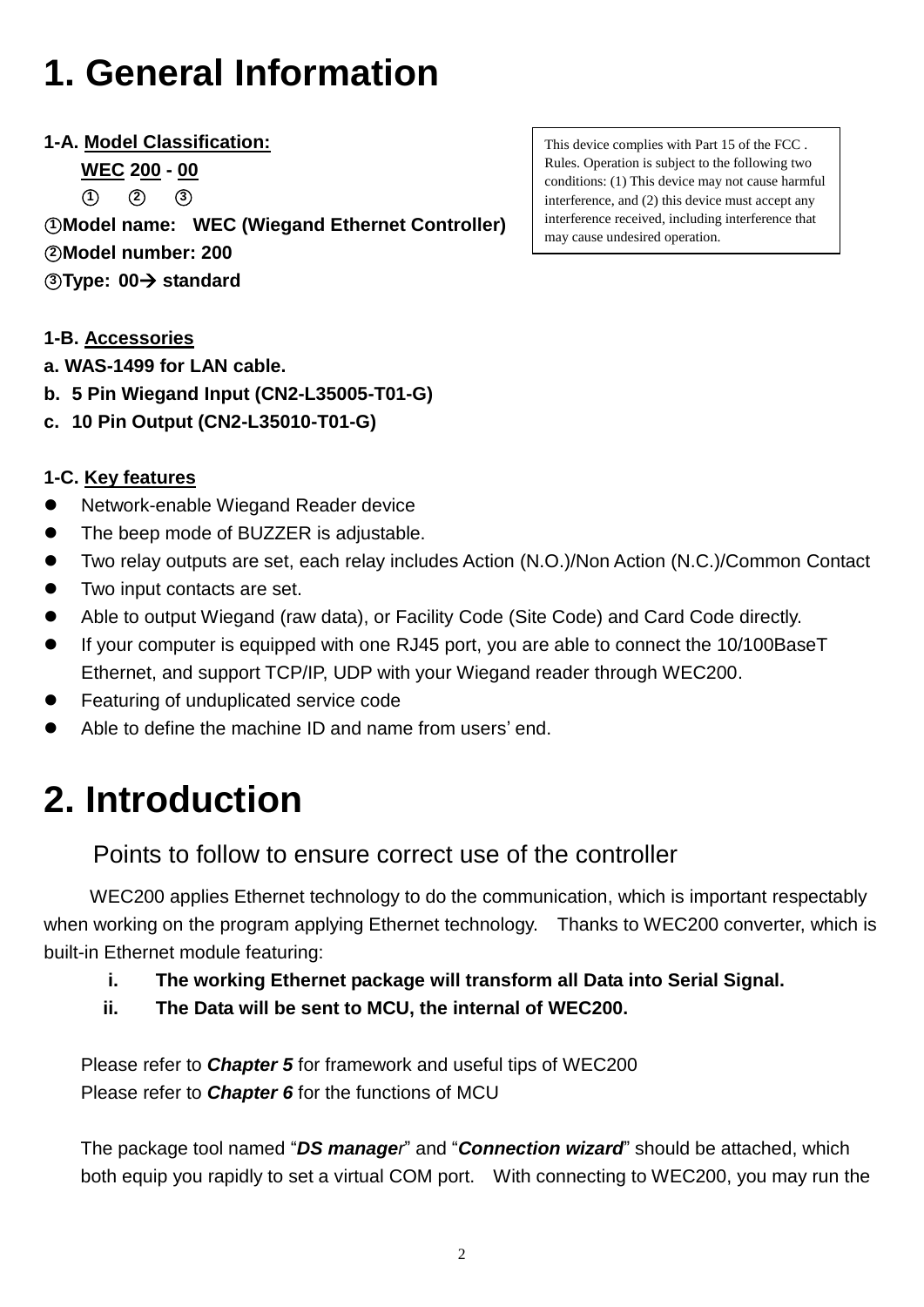MCU via above mentioned virtual COM port.

(Same as running the general COM port) This is a fast way else you are able to develop the application program using by Winsock. Please refer to *Chapter 7* if you are developing a new program. You have to understand what the format is especially for Ethernet package.

In addition WEC200 features a service code formatted in unduplicated within every device. This so-called service code serves the function of self check-up to ensure the software works for the right user while developing the software.

WEC200 is working under LAN base; it will help a lot with your work if you configure several devices of WEC200 in the network. WEC200 can be identified with each machine IDs and Names.

Wiegand interface applies 4-wire technology (V/G/D0/D1) for connection. 4-wire connection is a must have to short distance communication which is good enough but to long distance wiring will be too much trouble. We suggest applying 2 WEC200 to serve as the extension Wiegand interface tool. One device should be set up as a receiver the other should be set up as a transmitter. The two WEC200 devices need to set up the matching IP to each other. The two WEC200 will transmit from Wiegand reader accordingly over LAN network.

## **3. Installation**

#### **Connection in LAN**

- A. Connect WEC200 RJ45 jack to HUB/SWITCHING HUB correctly with cable **WAS-1499**.
- B. Attach the Wiegand reader to CN2-L35005-T01-G and plug into WEC200
- C. Attach the input/output device to CN2-L35010-T01-G and plug into WEC200.
- D. Plug the power supply of the DC transformer into the Jack Panel of WEC200 (refer to 4-C as below)

## **4. Pin Assignment**

**4-A. RJ45**

| Pin# | Signal                                              |
|------|-----------------------------------------------------|
| 1    | TX+(Positive line of the differential output signal |
|      | pair)                                               |
| 2    | TX-(Negative line of the differential output signal |

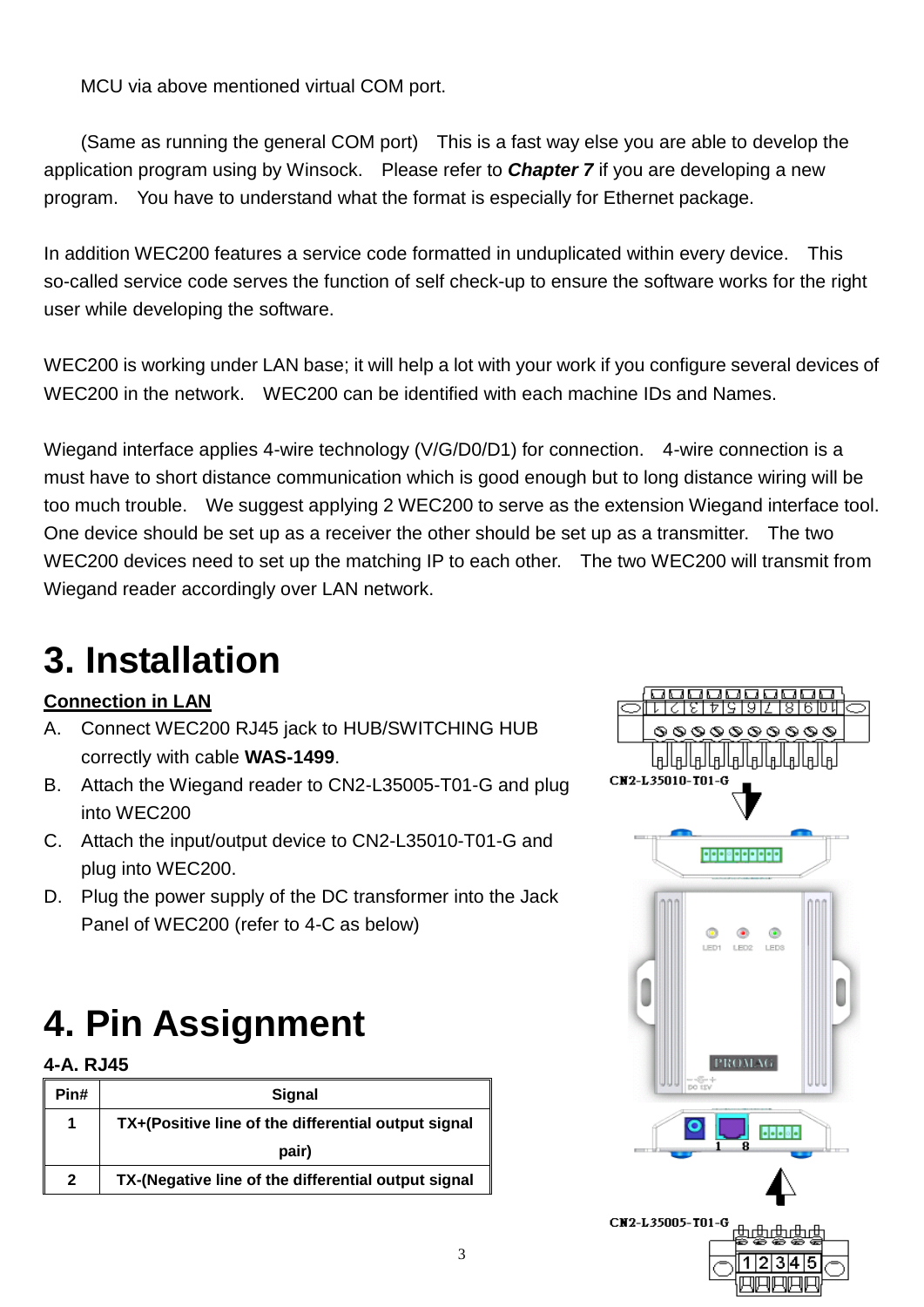|                                               | pair)                                                    |  |  |  |
|-----------------------------------------------|----------------------------------------------------------|--|--|--|
| 3                                             | RX+(Positive line of the differential input signal pair) |  |  |  |
| 6                                             | RX-(Negative line of the differential input signal pair) |  |  |  |
| 4, 5 short connection & 7, 8 short connection |                                                          |  |  |  |

#### **4-B. LED (indicator)**

**LED2** is a bi-color LED displaying two colors should be switched automatically by indicating different status. (Please refer the details to Appendix A. LED2 Status)

**LED3** (Red) displays the current connecting speed at100M. If 10M only which is fail.

**LED1** (Green) normally displays the status of the Ethernet Port. When receiving an Internet package, the LED1 will be cut off temporarily until the package is received entirely.

#### **4-C. DC JACK**

| Pin#                   | <b>Signal</b> |  |  |
|------------------------|---------------|--|--|
| <b>Center</b> (D2.1mm) | $+12VDC$      |  |  |
| <b>Outer</b>           | <b>GROUND</b> |  |  |

#### **4-D. Wiegand input**

| <b>PIN#</b>                                                                             |  |  |  |
|-----------------------------------------------------------------------------------------|--|--|--|
| $\left \text{Signal}\right  + 12V + 5V \left \text{GND}\right  \left  \text{DO}\right $ |  |  |  |

Mainly registered by PIN#CN2-L35005-T01-G

#### **4-E. Relay - contact and input**

|                                                                                  | <b>Input</b> |               | Relay#2 |  | Relay#1 |   |  |   |  |      |
|----------------------------------------------------------------------------------|--------------|---------------|---------|--|---------|---|--|---|--|------|
| PIN#                                                                             |              | $\mathcal{P}$ | 3       |  | 5       | 6 |  | 8 |  | 10   |
| Signal $\ $ +12V GND $\ $ IN2 $\ $ IN1 $\ $ N.O. $\ $ C $\ $ N.C. $\ $ N.O. $\ $ |              |               |         |  |         |   |  |   |  | N.C. |

Mainly registered by PIN#CN2-L35010-T01-G

#### **Relay applies to:**

"C" represents (Common) Contact

"N.C." represents (Action) Contact

"N.O." represents (Non action) Contact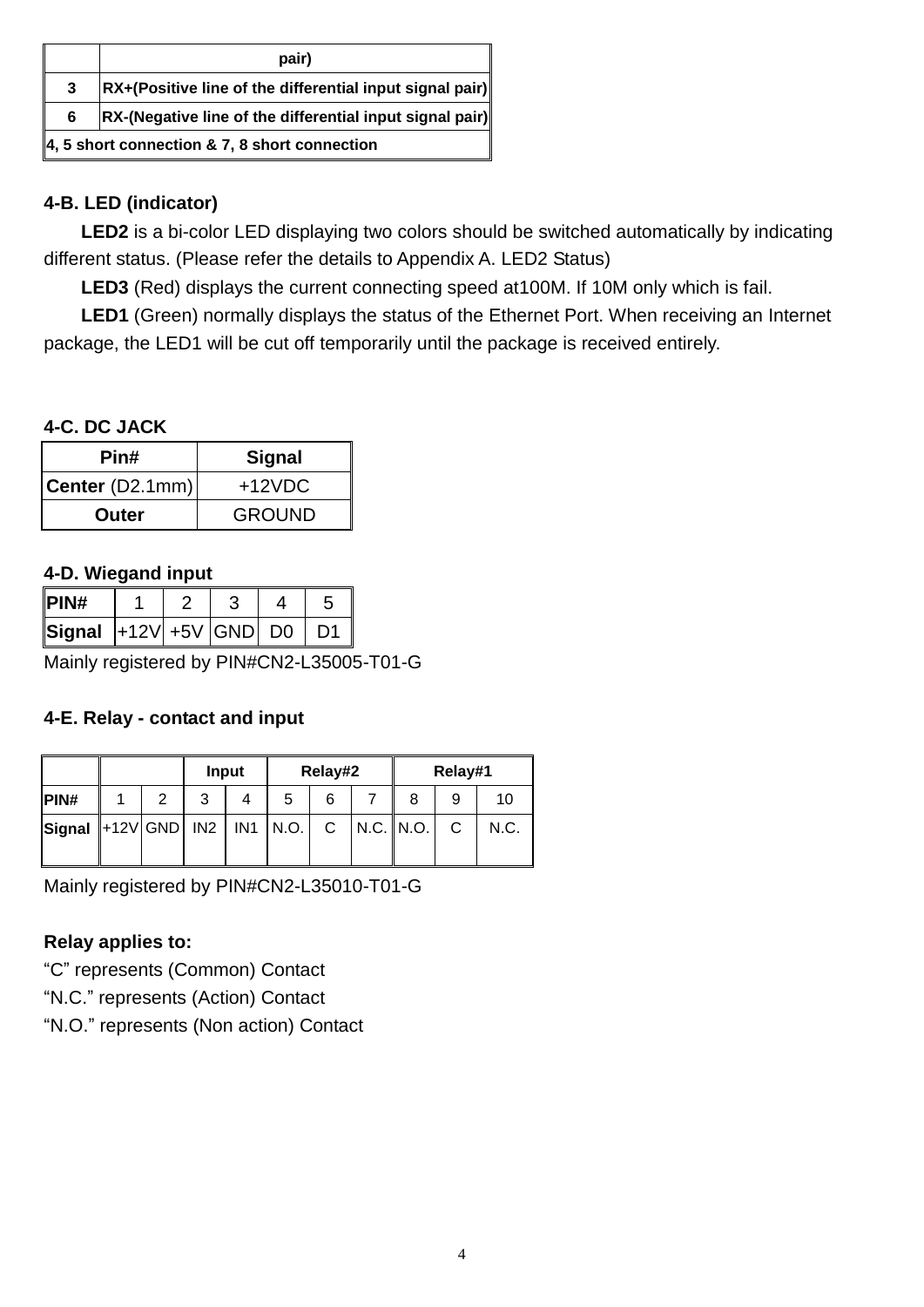### **5. How to integrate with Access Control**

An adequate component is significant influence, which is very helpful solution to security by selecting an adequate component.

### **Suggestion**

#### **Electric Lock**

Electric Lock is controlled by the terminal of relay No.1 or relay No.2 of WEC200, hence whichever the electric lock you are using should be able to be compatible with the relay specifications below:

#### **CONTACT RATINGS**

| Contact Arrangement    | 1 Form C (SPDT) |  |  |  |  |
|------------------------|-----------------|--|--|--|--|
| Max. Switching Power   | 125VA 60W       |  |  |  |  |
| Max. Switching Voltage | 125VAC 30VDC    |  |  |  |  |
| Max. Switching Current | 2Α              |  |  |  |  |
| Contact Resistance     | $≤100$ m Ω      |  |  |  |  |
| Rating Load            | 1A/125VAC       |  |  |  |  |
|                        | 2A/30VDC        |  |  |  |  |
| Contact Material       | AgNi10          |  |  |  |  |

#### **CHARACTERISTICS**

| Electrical Life               | $1 \times 10^5$                                                                                              |
|-------------------------------|--------------------------------------------------------------------------------------------------------------|
| Mechanical Life               | $1 \times 10^7$                                                                                              |
| Initial Insulation Resistance | Min. 100MΩ 500VDC                                                                                            |
| Contact Resistance (Initial)  | $≤100$ m Ω                                                                                                   |
| Operate Time                  | ≤6ms                                                                                                         |
| <b>Release Time</b>           | ≤3 $ms$                                                                                                      |
| Initial Dielectric Strength   | 50/60Hz 500VAC 1 min. (between open contact)<br>50/60Hz 500VAC 1 min. (between all conductors)               |
| Vibration Resistance          | Malfunction: 10 to 55Hz at Double Amplitude of 1.5mm<br>Destructive: 10 to 55Hz at Double Amplitude of 1.5mm |
| <b>Shock Resistance</b>       | Malfunction: 10G (11ms) / Destructive: 100G (6ms)                                                            |
| Ambient Temperature           | $-20^{\circ}\text{C} \sim +40^{\circ}\text{C}$                                                               |
| Relative Humidity             | 85% at 40℃                                                                                                   |
| Unit Weight                   | Approx. 3g                                                                                                   |

#### **1. Configuration**

Mode: normally-opened (N.O.) and normally-closed (N.C.)

#### What is N.O.?

It means when deactivation is appearing, the status for the electric lock is unlock, otherwise if activation is appearing for the electric lock, the status will be switched to lock up.

#### What is N.C.?

When deactivation is appearing, the status will be switched to lock-up. If activation is appearing now, and the status will be unlocked relatively.

#### **2. WEC200 supports above two modes.**

#### **3. Power Drive for Electric Lock**

Able to divide into 2 modes: DC and AC. Some of the electric locks probably support these two modes, but some of them supports DC mode **only**. We highly recommend Model DC12V accordingly, which is also [compatible](http://tw.dictionary.yahoo.com/search?ei=UTF-8&p=compatible) with WEC200.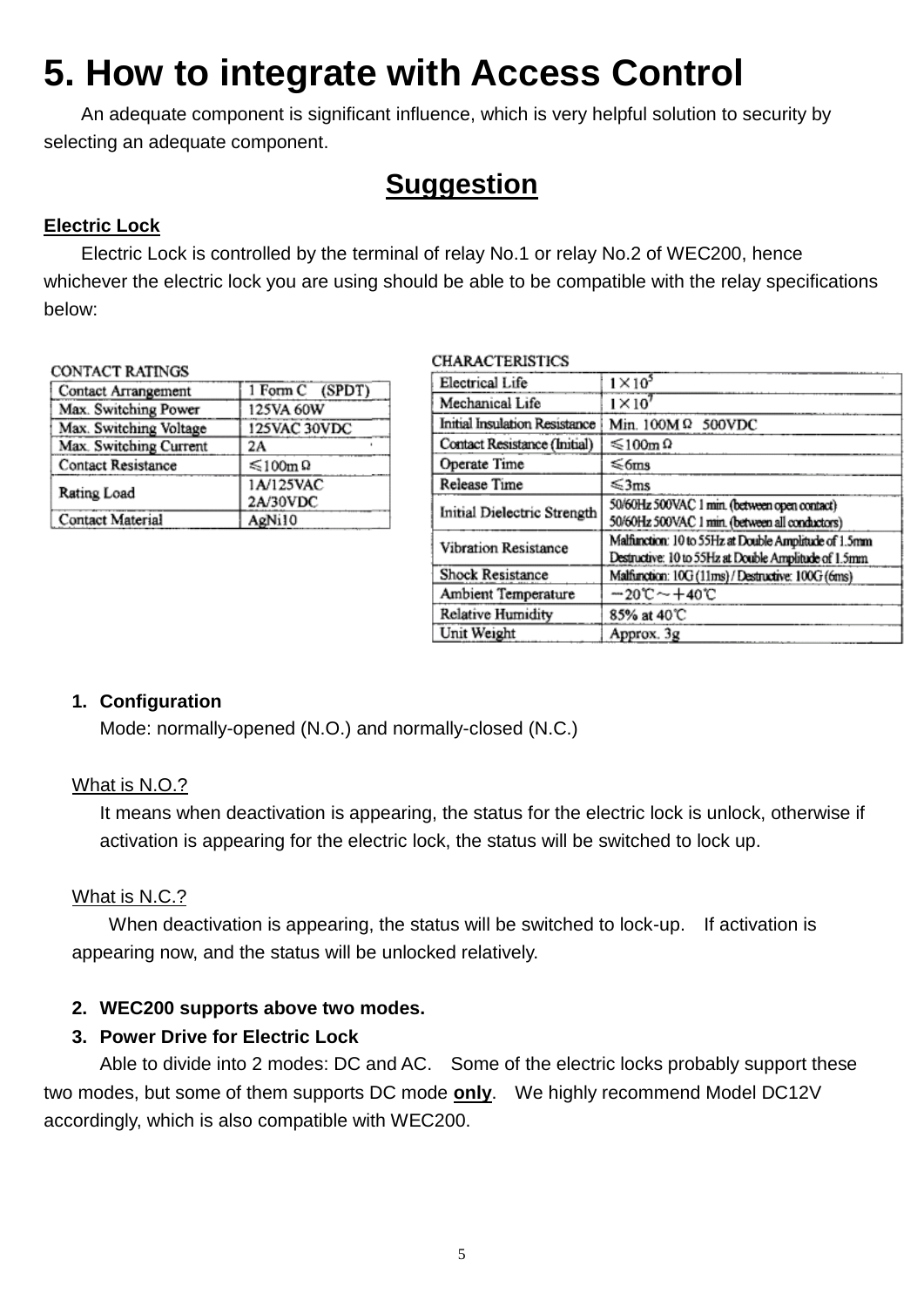Power supply is no problem even for DC12V, WEC200 or Electric Lock. **Please note** the current is not more than **3A** for electric lock particularly. You may use DC12V right now if your survey is available. Unfortunately, if only DC24V is workable for your electric lock, you are still able to use your own electric lock with DC24V separately. As for model WEC200, it accepts the power supply of DC12V only. Definitely, two GND should be connected together, and then the whole system works actually. **(Refer to the illustration of this chapter – separateness way of power supply).**

If your electric lock supports AC, **please note** the voltage volume rates at 1A/125VAC for the contact of relay, so the current is not more than **1A**. Some countries accept 220VAC~240VAC only for their local voltage, we hence suggest that you may use an external relay. Let the relay of WEC200 control your external relay unaffectedly.

#### **Power Supply**

The power supply of WEC200 adopts DC12V. If only one power supply is available for WEC200 and electric lock together, moreover current of the electric lock is  $|_{\text{Lock}}$  fortuitously, you have to adjust  $2^*$ *Lock* at least for the power supply. WEC200 itself is causative, which its consumable [current](http://tw.dictionary.yahoo.com/search?ei=UTF-8&p=capacitance) stays at 150mA. The running electric locks on the market exceed in this value widely. In order to prevent the power consumption is incapable load under the status of activation or deactivation, supernumerary power supply is necessary, which lose [voltage](http://tw.dictionary.yahoo.com/search?ei=UTF-8&p=voltage) in a second and re-activate WEC200 again. (If you discover this status is appeared when testing, please use other power supply) (Refer to last illustration) *We strongly suggest to use separate power supply for electric lock.*

All above is just mentioning only one electric lock is using. If using two electric locks, the power supply should be loaded by  $4^*$ *Lock* at least.

*For the sake of safety, power supply device should be mounted at a safe location.*

#### **Door Open Sensor**

Two kinds of door open sensor are normally-opened and normally-closed dividedly. N.C. is rather popular on the market, which is proper to connect the terminals of INPUT1 or INPUT2 for WEC200. So WEC200 is working the current status for the entrance.

|                                | Min. | <b>Type</b> | Max. |
|--------------------------------|------|-------------|------|
| $VIH$ (logic1) input           | 7.5V | 11.2V       | 12V  |
| voltage                        |      |             |      |
| V <sub>IL</sub> (logic0) input | 0V   | 0.8V        | 7.3V |
| voltage                        |      |             |      |

If voltage of INPUT1 contact is 0V<sub>DC</sub>, please refer 6-C (stated as below). Logic0 is generated when Data access is processing (as above table) If  $\ge$ /=7.5VDC or vacant, logic1 is generated.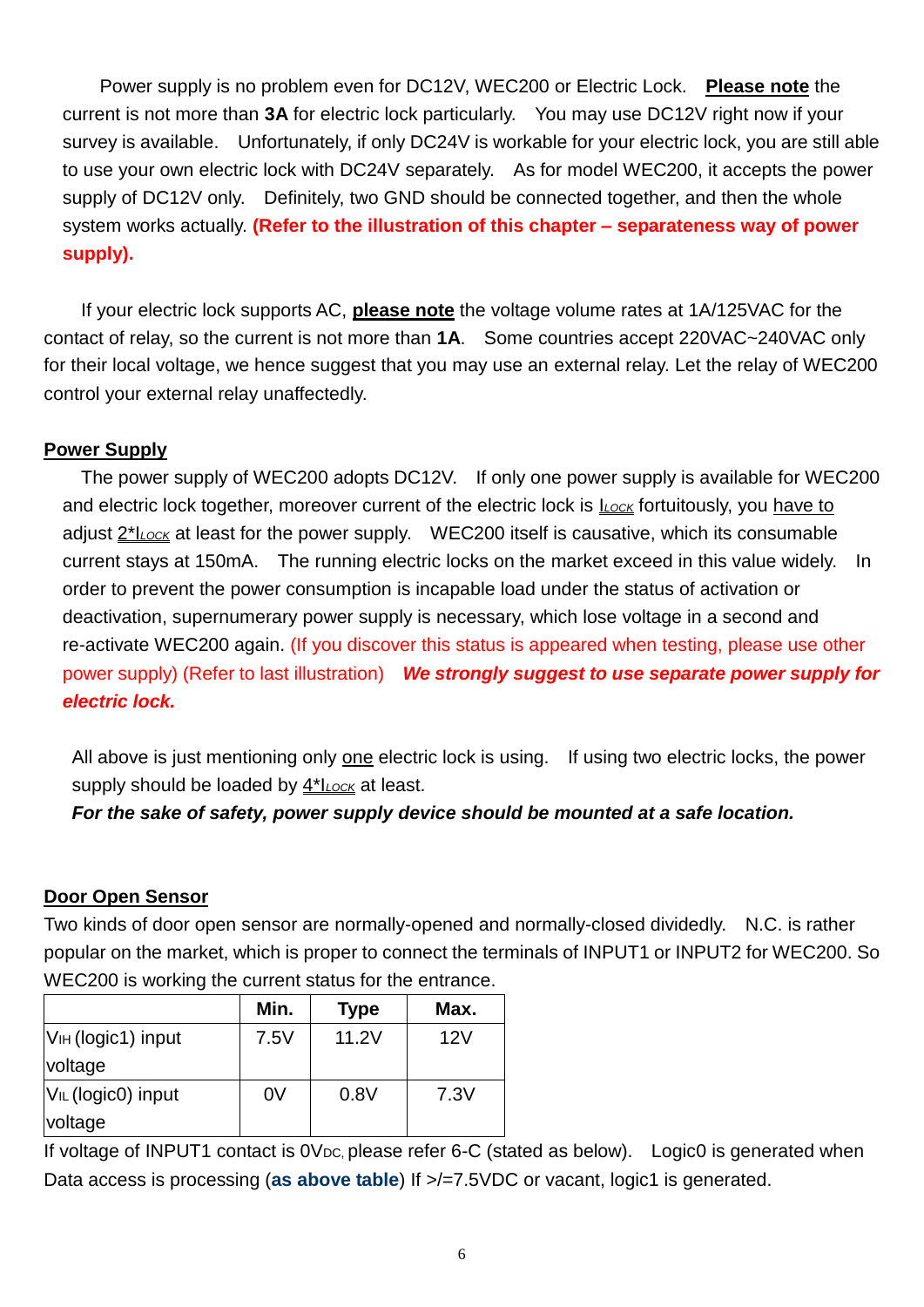#### **Alarm**

General alarms in the market are available with two types of N.O. and N.C. usually. If an alarm is needed, WEC200 is available with relay No.1 or relay No. 2 to connect with the alarm. (Please refer to **Electric Lock chapter 5**)

### Example of the Wiring Illustration of WEC200

#### Please refer to the example we illustrate

Applying a separate power supply at DC12V output, which is good enough to supply the power requirement for both of electric lock and alarm.

The part of lock is connected to the relay 2 of WEC200 working for the lock control function and the part of door sensor is connected to IN2. The said alarm is connected to relay 1 of WEC200. **Also refer to 4-E. Relay - contact and input**



\* Actual electric lock required may differ from the one shown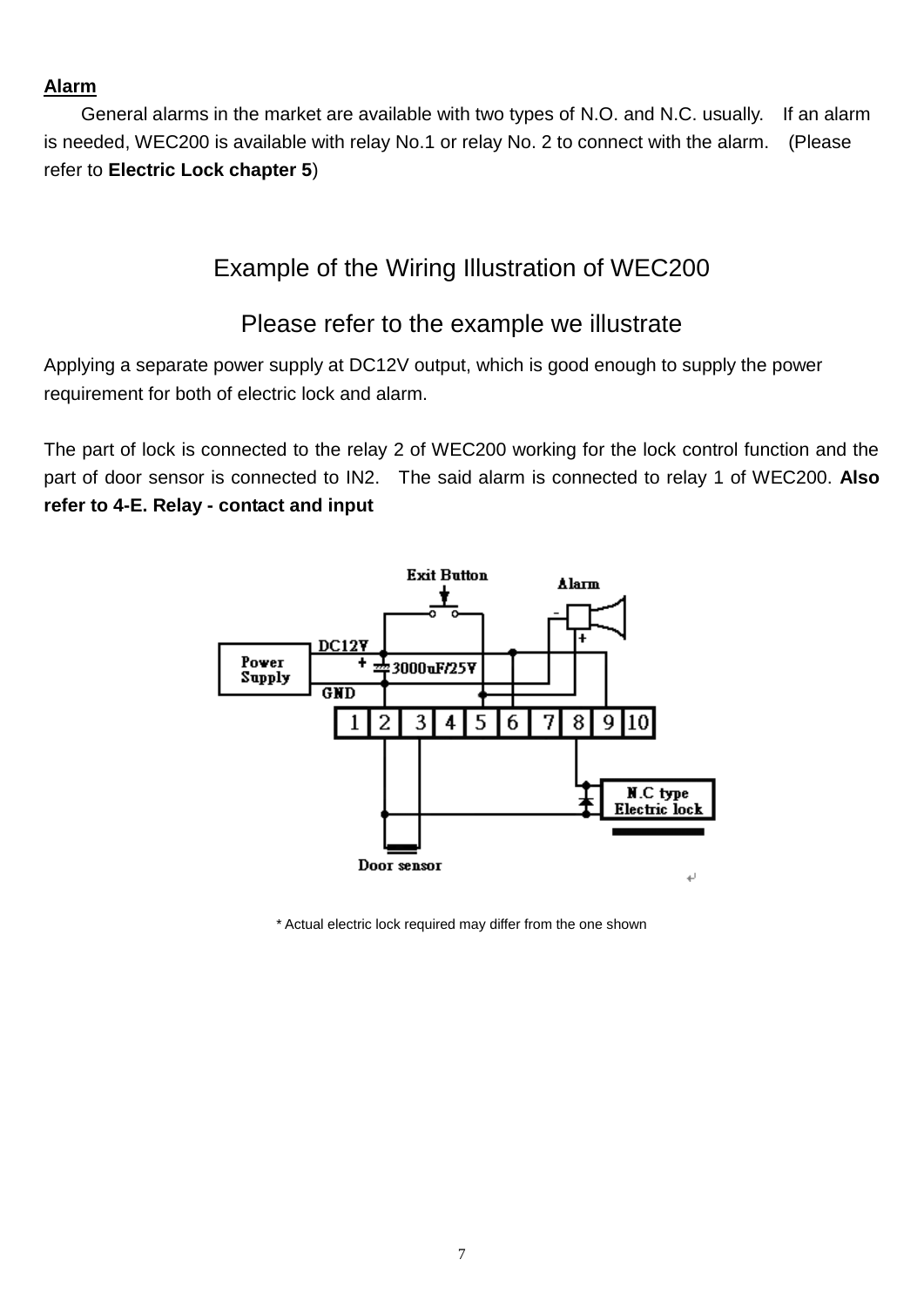### **6. Protocol**

Command symbols definitions are as below:

| <b>STX</b>   | 02H              |
|--------------|------------------|
| <b>CR</b>    | 0DH              |
| <b>ACK</b>   | 41H              |
| <b>NACK</b>  | 4FH              |
| m            | 1 byte parameter |
| n            | 1 byte parameter |
| $<$ Data $>$ | contents of data |

#### **6-A. Get device firmware version**

| $HOST$ to DEVICE (4 bytes)                          | <b>ISTX</b> |     |            | ICR         |
|-----------------------------------------------------|-------------|-----|------------|-------------|
|                                                     | 102H        | 47H | <b>52H</b> | <b>IODH</b> |
| DEVICE to HOST (11 bytes) <b>STX</b> "ROMXXXXVY" CR |             |     |            |             |

You can get device information and status by this command.

XXXX: Firmware Number

- V: Version
- Y: Revision

For example: STX-"ROM0722A7"-CR

#### **6-B. Get service code**

| $HOST$ to DEVICE (4 bytes) | <b>ISTX</b>                                         |     |            | ICR        |
|----------------------------|-----------------------------------------------------|-----|------------|------------|
|                            | 102H                                                | 47H | <b>53H</b> | <b>ODH</b> |
|                            | DEVICE to HOST (12 bytes) <b>STX</b> "XXXXXXXXX" CR |     |            |            |

You can get the unique service code by this command.

XXXX: service code

For example: STX-"0000000000"-CR

#### **6-C. Get input status**

| HOST to DEVICE (4 bytes) | <b>ISTX</b>         |            |     | <b>CR</b> |
|--------------------------|---------------------|------------|-----|-----------|
|                          | 102H                | <b>47H</b> | 49H | I0DH      |
| DEVICE to HOST (4 bytes) | <b>ISTX "XY" CR</b> |            |     |           |

You can get the 2 input data with this command.

X: INPUT1 status (0: Low/1:High)

Y: INPUT2 status (0: Low/1:High)

For example: STX-"11"-CR. that means input 1&2 all high.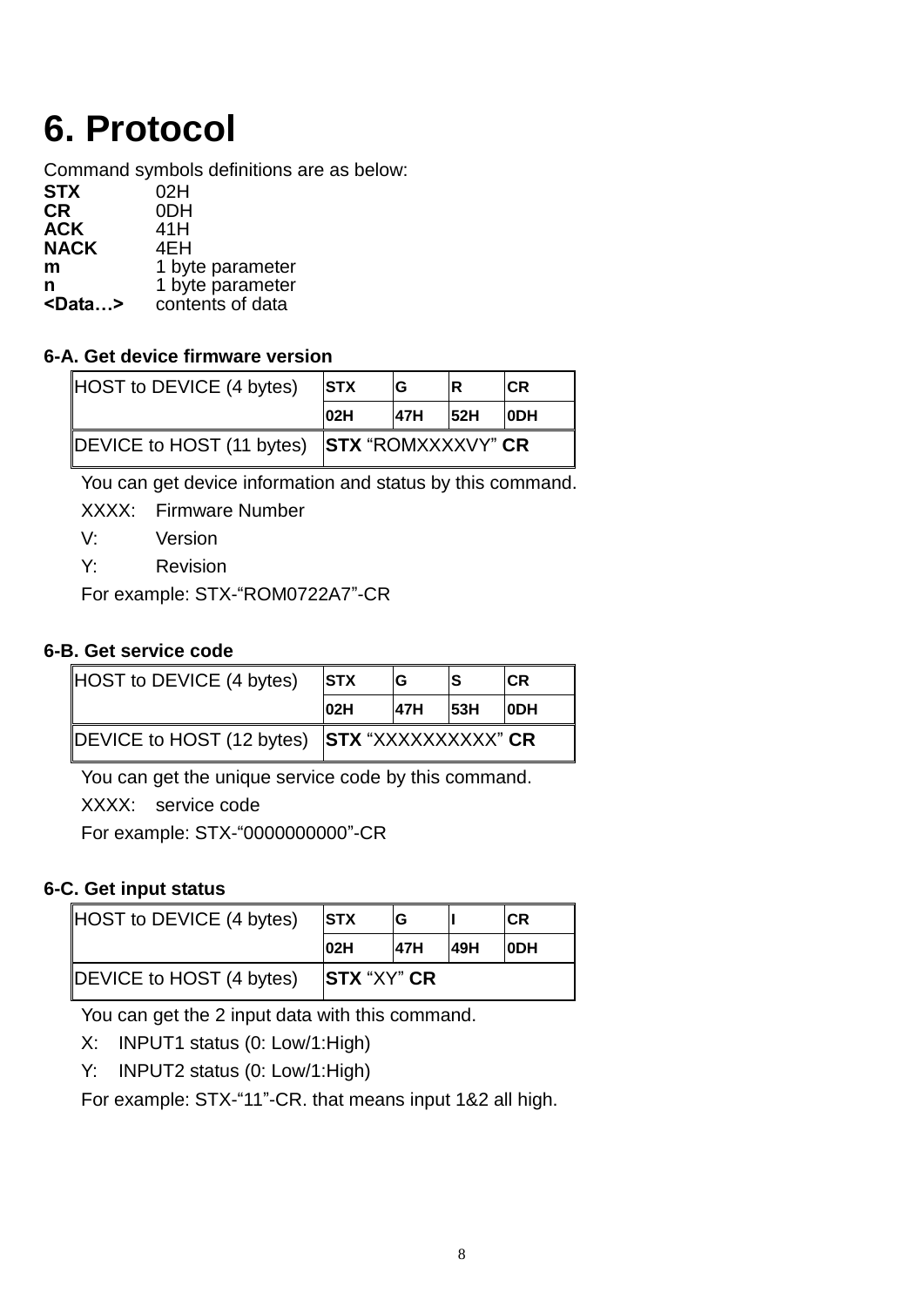#### **6-D. Get machine ID**

| HOST to DEVICE (4 bytes) | <b>ISTX</b>          |     |            | ICR        |  |  |  |
|--------------------------|----------------------|-----|------------|------------|--|--|--|
|                          | 102H                 | 47H | <b>4DH</b> | <b>ODH</b> |  |  |  |
| DEVICE to HOST (6 bytes) | <b>STX "XXXX" CR</b> |     |            |            |  |  |  |

You can get the machine ID with this command. XXXX: machine ID

#### **6-E. Get name**

| HOST to DEVICE (4 bytes)                 | <b>ISTX</b> |         |  | <b>CR</b>  |  |  |  |
|------------------------------------------|-------------|---------|--|------------|--|--|--|
|                                          | 02H         | 47H 4EH |  | <b>ODH</b> |  |  |  |
| DEVICE to HOST (18 bytes)  STX "XXXX" CR |             |         |  |            |  |  |  |

You can get the name with this command

**XXXX=** Name (16 bytes max**)** 

#### **6-F. Get type**

| HOST to DEVICE (4 bytes) | <b>ISTX</b>        |         |  | ICR        |  |  |  |
|--------------------------|--------------------|---------|--|------------|--|--|--|
|                          | 02H                | 47H 54H |  | <b>ODH</b> |  |  |  |
| DEVICE to HOST (3 bytes) | <b>ISTX "X" CR</b> |         |  |            |  |  |  |

You can get the type with this command

X: 0----- receive only/1 -----transmit only (default)

#### **6-G. Get format status**

| HOST to DEVICE (4 bytes) | <b>ISTX</b>    | G   |            | CR         |  |
|--------------------------|----------------|-----|------------|------------|--|
|                          | 102H           | 47H | <b>46H</b> | <b>ODH</b> |  |
| DEVICE to HOST (3 bytes) | $STX$ "X" $CR$ |     |            |            |  |

You can get the format status by this command

X: 0----RAW data format/1----SITE data + CARD data format

#### **6-H. Control beep**

| $HOST$ to DEVICE (12 bytes) $STX$ |                        |            | IB.  | "XXXXXXXX | <b>ICR</b>  |
|-----------------------------------|------------------------|------------|------|-----------|-------------|
|                                   | 102H                   | <b>53H</b> | 142H | 8 bytes   | <b>IODH</b> |
| DEVICE to HOST (3 bytes)          | <b>STX ACK/NACK CR</b> |            |      |           |             |

XXXXXXXX: beep string, composed of 0and 1. Each 1 will activate buzzer, 0 will stop buzzer. Each bit control buzzer 0.1 sec.

For example, XXXXXXXX = "11110101", it sounds like "BBBB-B-B".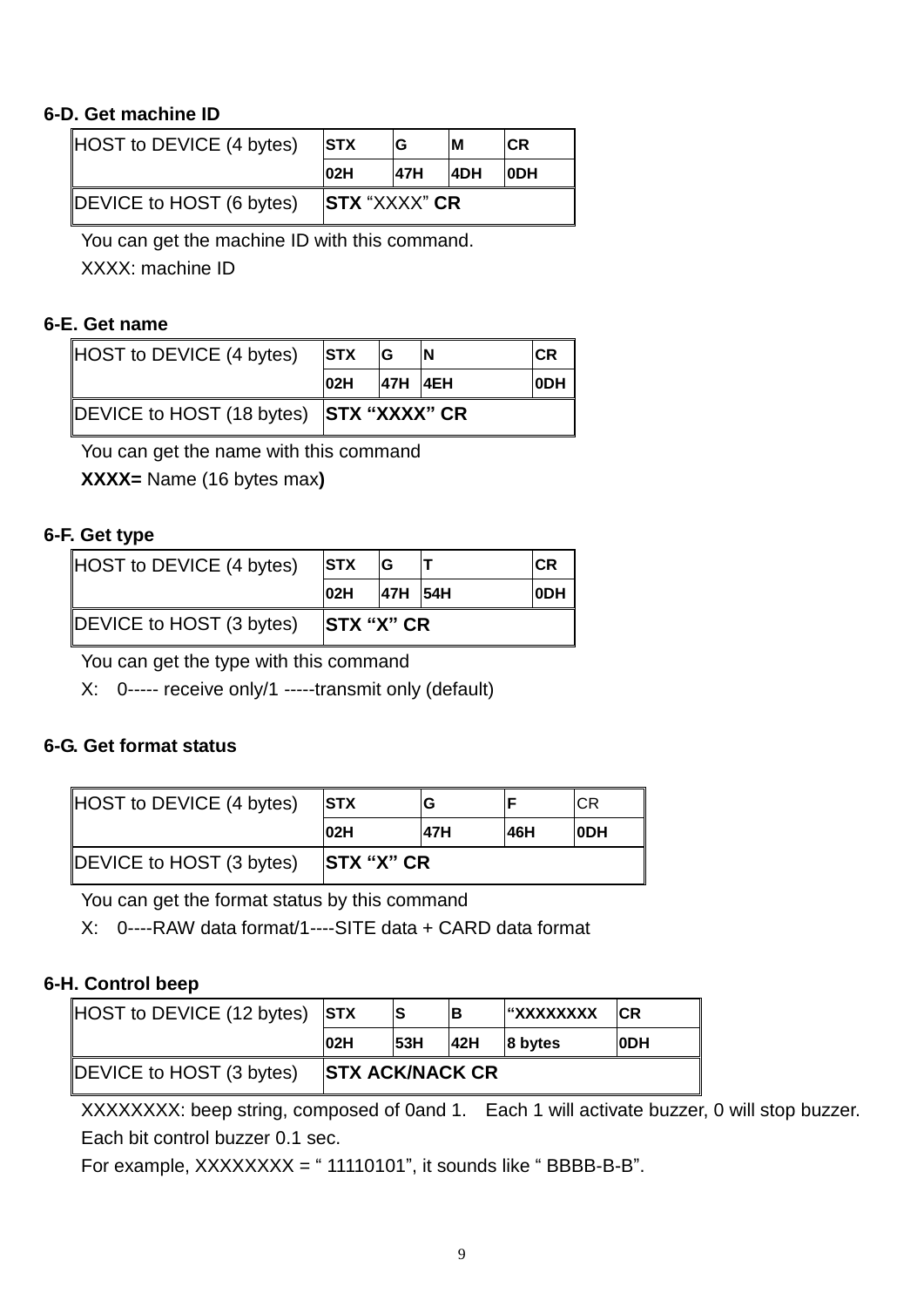#### **6-I. Set format status**

| $HOST$ to DEVICE (5 bytes) | <b>ISTX</b>            |            |     | 0/1     | <b>ICR</b>  |  |
|----------------------------|------------------------|------------|-----|---------|-------------|--|
|                            | 102H                   | <b>53H</b> | 46H | 30H/31H | <b>IODH</b> |  |
| DEVICE to HOST (3 bytes)   | <b>STX ACK/NACK CR</b> |            |     |         |             |  |

You can set the format status with this command

0(Raw format) 1(SITE+CARD code)

**Default: 0(RAW data)**

#### **6-J. Set relay1 output status**

| $HOST$ to DEVICE (5 bytes)        | <b>STX</b>             |     |     |              | CR.             |  |
|-----------------------------------|------------------------|-----|-----|--------------|-----------------|--|
|                                   | 02H                    | 53H | 44H | <b>b</b> vte | 0 <sub>DH</sub> |  |
| $\Delta$ DEVICE to HOST (3 bytes) | <b>STX ACK/NACK CR</b> |     |     |              |                 |  |

**You can activate relay1 (n\*0.1s) status by this command**

**n=0, relay#1 keeping in open status**

**n=255, relay#1 keeping in close status**

#### **6-K. Set relay2 output status**

| $HOST$ to DEVICE (5 bytes) | <b>STX</b>      |     |     |              | CR              |  |
|----------------------------|-----------------|-----|-----|--------------|-----------------|--|
|                            | 02H             | 53H | 41H | <b>b</b> vte | 0 <sub>DH</sub> |  |
| DEVICE to HOST (3 bytes)   | STX ACK/NACK CR |     |     |              |                 |  |

**You can activate relay2 (n\*0.1s) status by this command**

**n=0, relay#2 keeping in open status**

**n=255, relay#2 keeping in close status**

#### **6-L. Set machine ID**

| $HOST$ to DEVICE (8 bytes) | <b>STX</b>      | ۱S  | M               | $\mathbf{W}$ | ICR               |  |
|----------------------------|-----------------|-----|-----------------|--------------|-------------------|--|
|                            | 02H             | 53H | 4 <sub>DH</sub> | $ 4\>$ bytes | $\overline{O}$ DH |  |
| DEVICE to HOST (3 bytes)   | STX ACK/NACK CR |     |                 |              |                   |  |

#### **You can set machineID by this command Default: "0000"**

#### **6-M. Set Name**

| HOST to DEVICE (20 bytes max) | ISTX IS         |  | IN | "XXXX"                           | <b>CR</b> |  |  |  |
|-------------------------------|-----------------|--|----|----------------------------------|-----------|--|--|--|
|                               |                 |  |    | $ 02H $ 53H 4EH 16 bytes max 0DH |           |  |  |  |
| DEVICE to HOST (3 bytes)      | STX ACK/NACK CR |  |    |                                  |           |  |  |  |

**You can set Name by this command**

**Default: none**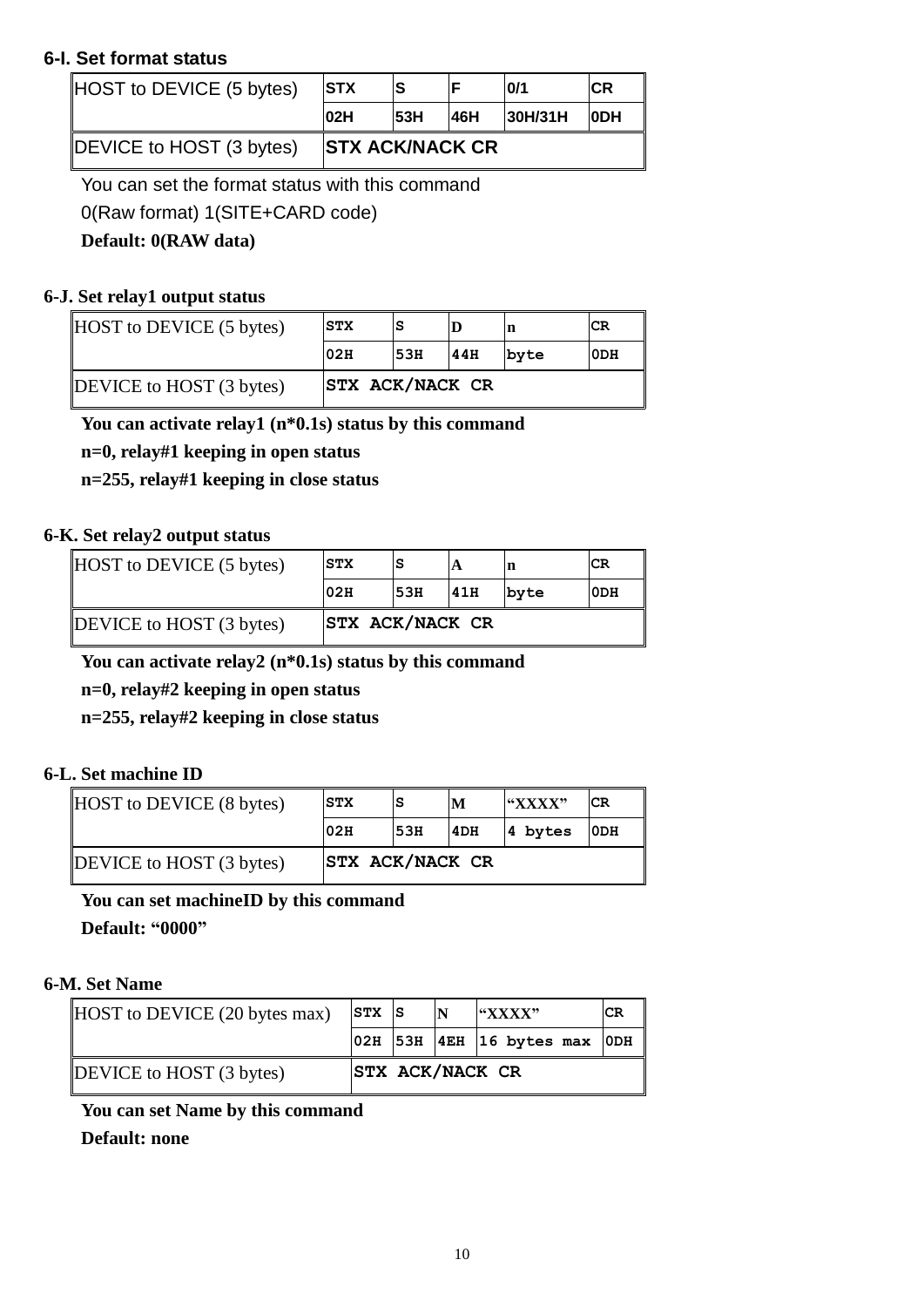#### **6-N. Set Type**

| $HOST$ to DEVICE (5 bytes) | <b>STX</b>      |      |     | O/1     | ICR |  |
|----------------------------|-----------------|------|-----|---------|-----|--|
|                            | 02H             | 153H | 54H | 30H/31H | ODH |  |
| DEVICE to HOST (3 bytes)   | STX ACK/NACK CR |      |     |         |     |  |

**You can set the type 0(receive)/1(transmit) by this command**

**The WEC200 will reboot after you execute this command. Default: 1(transmit)**

#### **6-O. Notice Message**

Notice Message is Device to send a notice to host automatically.

| $HOST$ to DEVICE (5 bytes)        | <b>STX</b>      | IS  |     | $\frac{0}{1}$ | CR   |  |  |  |
|-----------------------------------|-----------------|-----|-----|---------------|------|--|--|--|
|                                   | 102H            | 53H | 43H | 30H/31H       | l0DH |  |  |  |
| $\Delta$ DEVICE to HOST (3 bytes) | STX ACK/NACK CR |     |     |               |      |  |  |  |

When you set up auto advice by  $(=1)$ , once the status of the two inputs differ from the previous status, a string data will go automatically by STX—C—CR to give you the notice of input is changing due to 0.1(s) has detected itself. It implied that several messages might send out already. After receipt of these messages, apply 6-C command to get the current status of these two inputs.

#### **Default: 0 (means no auto notice)**

#### **6-P. Auto get set up format when an variation is made**

| $HOST$ to DEVICE (4 bytes) | STX         |      |     | ICR             |
|----------------------------|-------------|------|-----|-----------------|
|                            | 02H         | 147H | 43H | 0 <sub>DH</sub> |
| DEVICE to HOST (3 bytes)   | ISTX "X" CR |      |     |                 |

A backup message will run automatically when the input status varies.

X: 0—No backup/1—backup

#### **6-Q. Notice Message**

Notice Message is Device to send a notice to host automatically.

| Events       | Message                                                                                          |
|--------------|--------------------------------------------------------------------------------------------------|
| Card read OK | $ \langle STX \rangle + \langle W \rangle + \langle data \rangle$ bytes $> + \langle CR \rangle$ |
| Input status | $\leq$ STX>+ <c>+CR</c>                                                                          |
| variation    |                                                                                                  |

**See also: Appendix C.**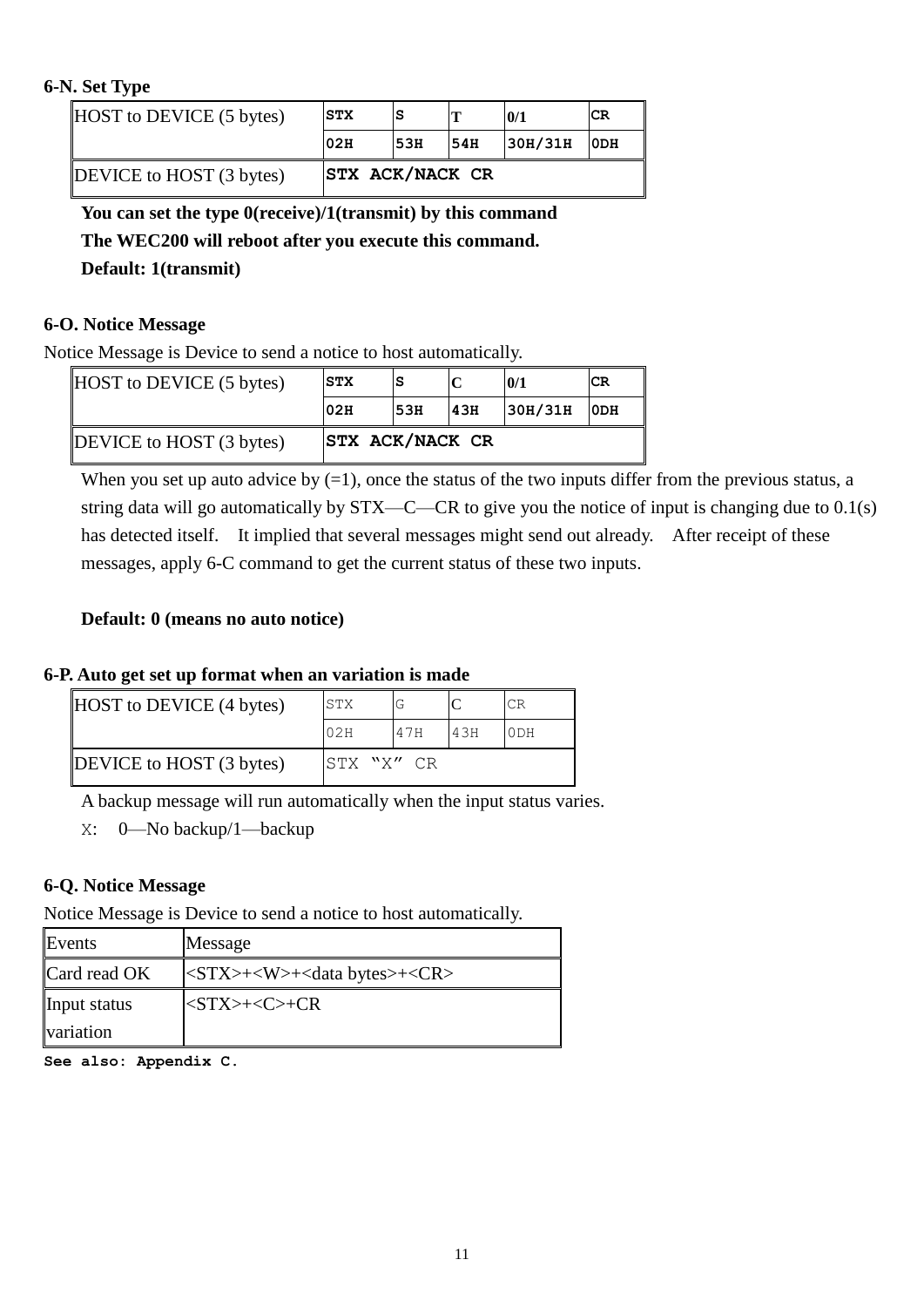## 7. Communication-Ethernet Module

### **7-A. EM module (DS - Device Server) commands**

EM contains a lot of commands, but just only 4 of EM commands are needed to utilize the WEC200 terminal. The default protocol that WEC200 uses is TCP. Below are the details.

### **Get available IP of connected WEC200 on LAN command**

| Command format:             | <b>A. X</b>                                                           |
|-----------------------------|-----------------------------------------------------------------------|
| Possible replies (network): | Annn.nnn.nnn.nnn.nnn.nnn/ppppp/mseic/ES/ooo/ddd,                      |
|                             | where                                                                 |
|                             | nnn.nnn.nnn.nnn.nnn.nnn-MAC-address of the DS                         |
|                             | <b>ppppp-</b> data port number of the DS                              |
|                             | <i>m</i> - fixed to 'N' (means that the application firmware, not the |
|                             | NetLoader is running)                                                 |
|                             | s- programming mode: '*' (none), 'S' (serial), 'U'                    |
|                             | (out-of-band UDP), 'T' (inband TCP or command-phase                   |
|                             | TCP);                                                                 |
|                             | e error status: "*' (no errors detected), 'E' (running in the         |
|                             | error mode);                                                          |
|                             | i- IP-address status: " (not obtained yet), 'I' (obtained via         |
|                             | DHCP), 'M' (fixed, set manually);                                     |
|                             | c- data connection status: "*' (closed), 'A' (sending ARP), 'O'       |
|                             | (being established), 'C' (TCP connection established or               |
|                             | being closed), 'U' (UDP connection established), 'R' (reset           |
|                             | by remote host);                                                      |
|                             | E- Ethernet-to-serial buffer overflow: "*' (no overflow), 'E'         |
|                             | (overflow detected);                                                  |
|                             | S- serial-to-Ethernet buffer overflow: "*' (no overflow), 'S'         |
|                             | (overflow detected);                                                  |
|                             | ooo- owner name;                                                      |
|                             | ddd- device name.                                                     |
| Example (VB6 Code)          | Winsock1.RemoteHost = "255.255.255.255"                               |
|                             | Winsock1.SendData = " $X$ "                                           |

Note:

- 1. This is a broadcasts command, so the remote host IP needs to be set to "255.255.255.255".
- 2. For more details, please refer to the on-line help file of DS Manager tibbo docs.chm on [Echo (X) command] section.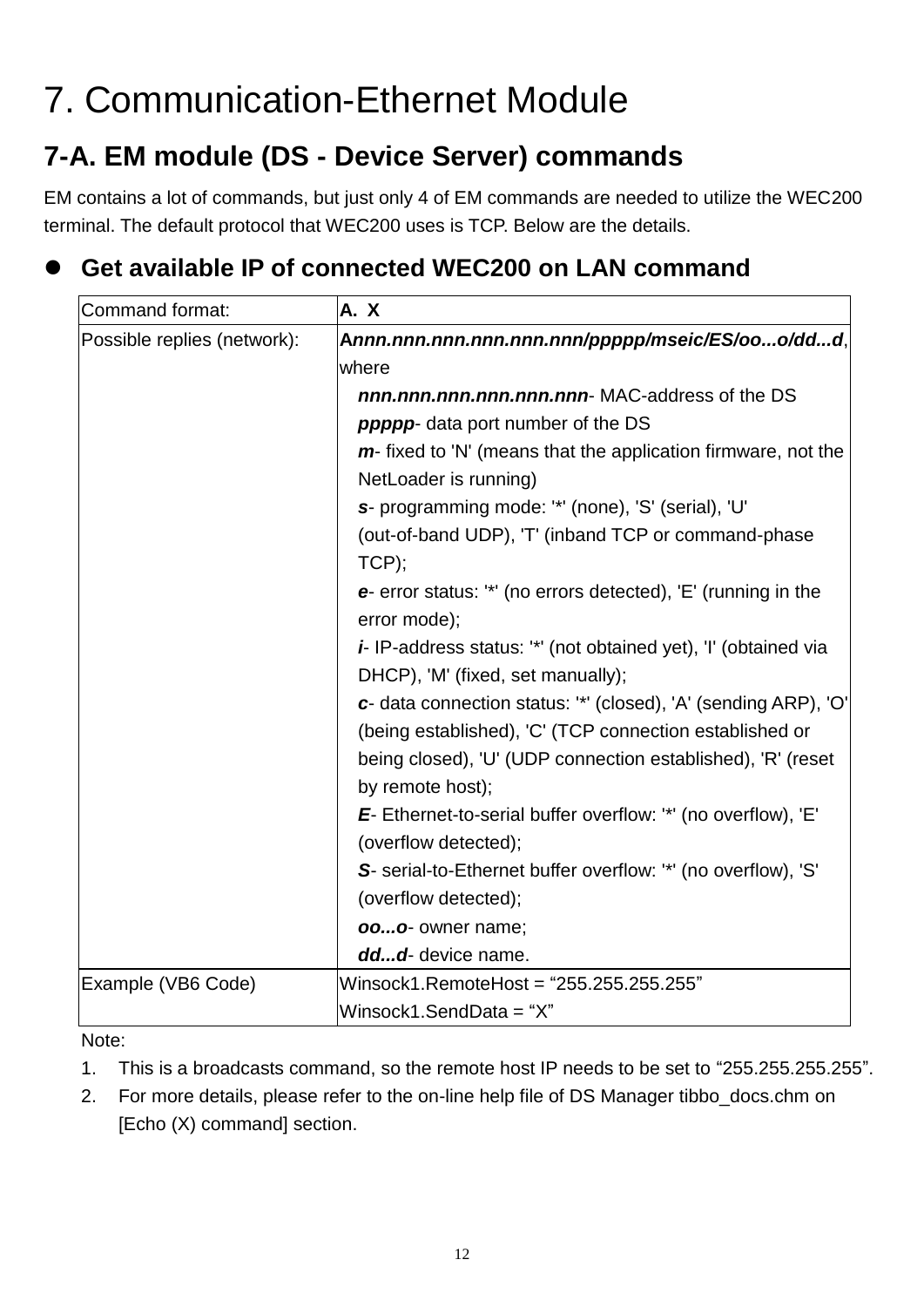### **Assign new IP-address command**

| Command format:      | B. Ammm.mmm.mmm.mmm.mmm.mmm/ppp/iii.iii.iii.ii                    |
|----------------------|-------------------------------------------------------------------|
|                      | Where                                                             |
|                      | mmm.mmm.mmm.mmm.mmm.mmmm-MAC-address of                           |
|                      | the target DS                                                     |
|                      | ppp- password (defined by the Password (PW) setting)              |
|                      | <i>m</i> - fixed to 'N' (means that the application firmware, not |
|                      | the NetLoader is running)                                         |
|                      | <i>iii.iii.iii.iii</i> - new IP-address to be assigned to the DS  |
| Possible replies:    | A, D, C, F <sup>(see Reply Code section)</sup>                    |
| Example (VB6 Code):  | Winsock1.RemoteHost = "255.255.255.255"                           |
| Change the IP of MAC | Winsock1.SendData =                                               |
| $(0.2.3.5.0.62)$ to  | "A0.2.3.5.0.62//192.168.100.216"                                  |
| 192.168.100.216      |                                                                   |

Note:

- 1. This is a broadcasts command, so the remote host IP needs to be set to "255.255.255.255".
- 2. The default password is blank.
- 3. For more details, please refer to the on-line help file of DS Manager tibbo\_docs.chm on [Assign IP-address (A) command] section.

### **Get I/O Pin Status command**

| Command format:                | <b>PGx</b> , where $x$ is the I/O line number           |
|--------------------------------|---------------------------------------------------------|
| Possible replies:              | $ As, C, D, R$ , where s is the state of I/O line (0 or |
|                                | 1)                                                      |
| Example (VB6 Code):            | Winsock1.RemoteHost = "192.168.100.216"                 |
| Get the Status of Pin 0, which | $Winsock1.SendData = "PG0"$                             |
| the WEC200 IP is               |                                                         |
| 192.168.100.216                |                                                         |

Note:

1. For more details, please refer to the on-line help file of DS Manager tibbo\_docs.chm on [Get I/O Pin Status (Gx) instruction] section.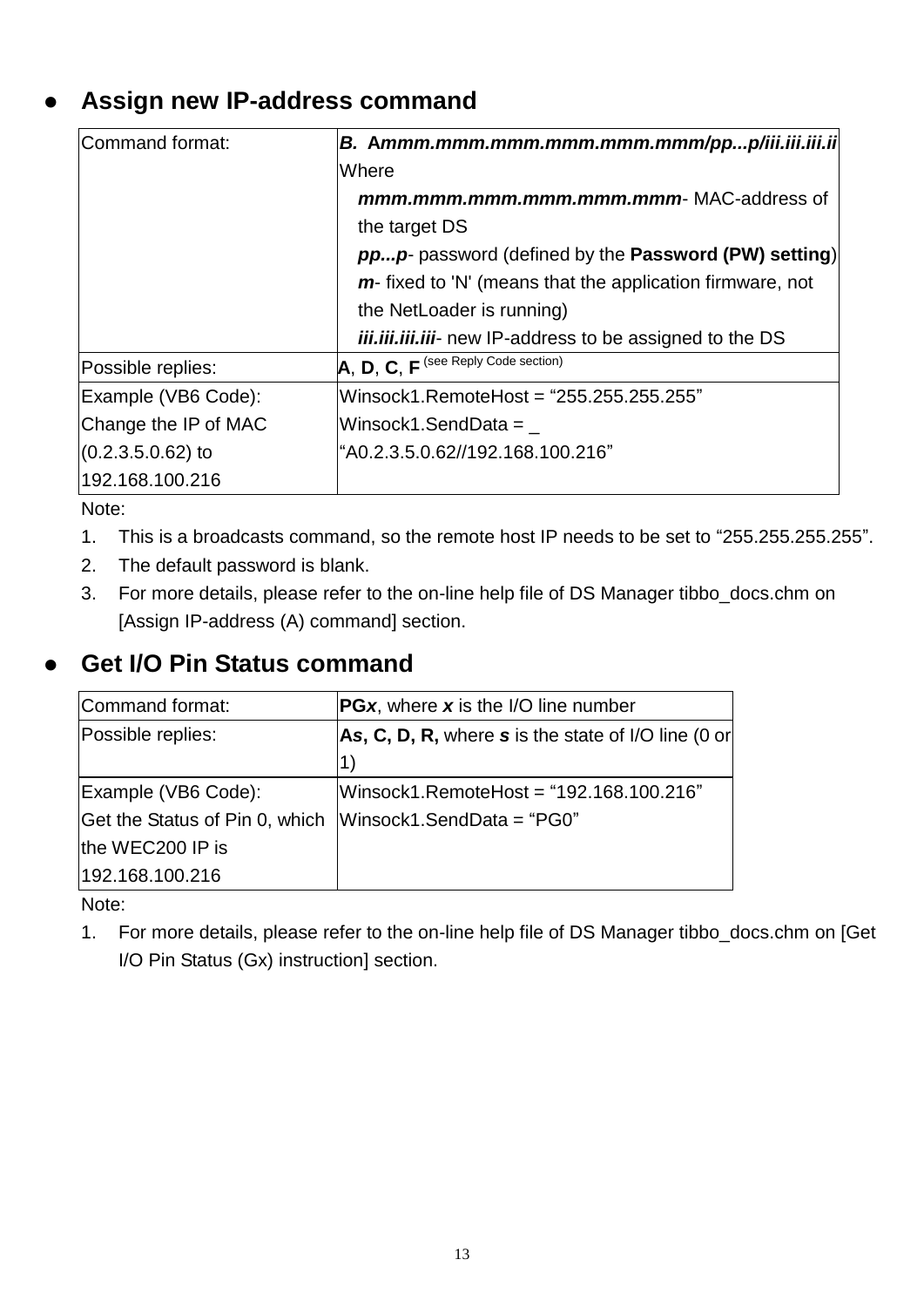### **Set I/O Pin Status command**

| Command format:                                            | <b>PSxs</b> , where $x$ is the I/O line number and $s$ is |
|------------------------------------------------------------|-----------------------------------------------------------|
|                                                            | the desired status of the I/O line (0 or 1)               |
| Possible replies:                                          | A, C, D, R                                                |
| Example (VB6 Code):                                        | Winsock1.RemoteHost = "192.168.100.216"                   |
| Set the Status of Pin 0 to Low, Winsock1.SendData = "PS01" |                                                           |
| which the WEC200 IP is                                     |                                                           |
| 192.168.100.216                                            |                                                           |

Note:

1. For more details, please refer to the on-line help file of DS Manager tibbo\_docs.chm on [Set I/O Pin Status (Sx) instruction] section.

### **7-B. Reply Codes**

Listed below are all available reply codes:

| C. RC | <b>Description</b>                          |
|-------|---------------------------------------------|
| A     | <b>OK</b> (command completed successfully)  |
| C     | <b>Error</b> (incorrect command was issued) |
| R     | Rejected (command was rejected by the DS)   |
| D     | <b>Denied</b> (access was denied by the DS) |
|       | <b>Failed</b> (command execution failed)    |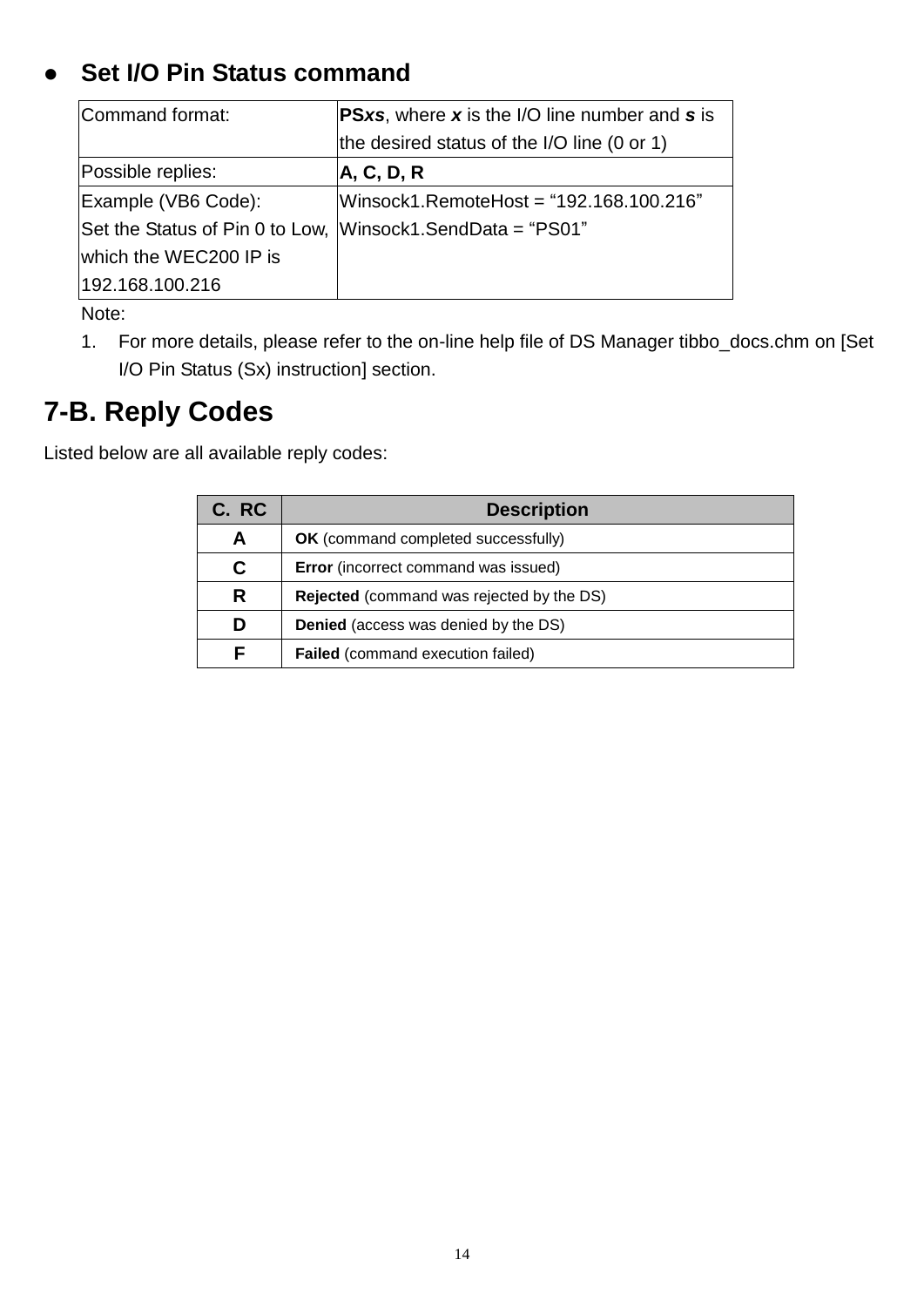## **8. Specification**

| <b>Communication</b>            | One Wiegand port<br>One 10/100 BaseT Ethernet Port<br><b>Network: Ethernet RJ45</b>                                                  |
|---------------------------------|--------------------------------------------------------------------------------------------------------------------------------------|
| <b>Available Wiegand format</b> | 26, 30, 34, 35, 37, 38, 42 bits                                                                                                      |
| <b>Power consumption</b>        | 140mA 12VDC                                                                                                                          |
| <b>Protocols</b>                | Communicates with server on the networking using<br><b>TCP or UDP protocols</b>                                                      |
| <b>Indication type</b>          | Three LEDs display status information, One built in<br>buzzer<br>2 sets of input, 2 sets relay output (including N.C/N<br>O, Common) |
| <b>Dimension</b>                | 100 x 96.8 x 24.35 mm                                                                                                                |
| <b>Environment</b>              | Operating Temp: 0-55 Deg.C<br>Storage Temp: $-10 - 55$ Deg C<br>Humidity: 10-90% relative                                            |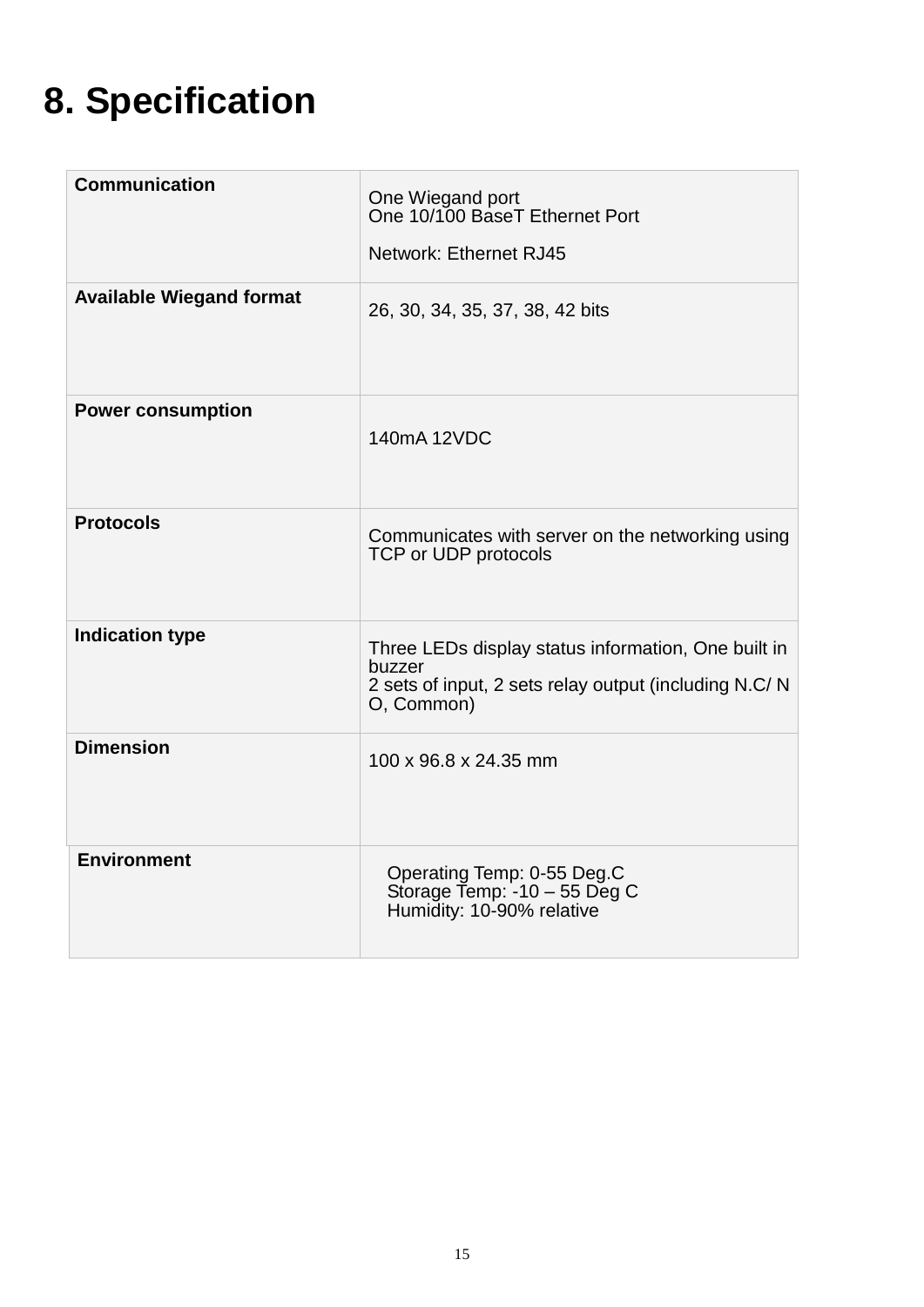## **Appendix A. LED2 Status**

Please see the following illustrations, LED indicates (example),

88 Represents Green and Red flash 3 times in chorus. As LED2 is dual display for [configuration,](http://tw.dictionary.yahoo.com/search?ei=UTF-8&p=configuration) you may see orange color flash 3 times visually.

> . . . Red LED makes one long blink followed by two short ones

DS aims at the EM module located inside WEC200.

mп

#### Accordingly, please see the following patterns:

88 **Powerup pattern.** This pattern is played once when the DS is switched on.

WW. **Buzz pattern.** Both LEDs blink fast. this pattern is played when the DS receives the **Buzz (B) command**. This is used to identify a particular DS. Please note that this is unrelated 6-E(BUZZER), DS is just receiving the order itself. (BUZZER).

............... **Error mode.**

**Ethernet port failure.** Indicates that the Ethernet port hardware is malfunctioning and network communications with the DS is not possible.

× **IP-address not obtained.** Means that the **DHCP (DH) setting** is 1 (enabled) and the DS has not yet obtained its IP-address from the DHCP server.

h. a a **Data connection is closed.** This pattern means that no data connection (TCP or UDP) with any network host is currently established.

**SECONDED ARP.** Displayed when the DS is sending ARP requests to find out the MAC-address of the destination network host with which the DS is about to establish a connection.

والمحاد **TCP connection is being opened.** Indicates that TCP connection (either incoming or 医血管 outgoing) is being established (i.e. SYN-SYN-ACK exchange is in progress).

**Data connection is established (or being closed).** Means that data UDP "connection" or TCP connection is currently established or that TCP connection is being closed (i.e. FIN-ACK-FIN-ACK exchange is in progress).

**Data is being routed.** This pattern is played when the data connection is established and the data is being routed through the DS

**Buffer overrun (and no data routing).** This pattern is displayed when the data connection is established and the routing buffer overrun has been detected (within the present data connection).

**Buffer Cover Covertion + data routing.** Data routing and overrun can be displayed at the same time. . . .

**TCP connection reset by the network host.** Means that the TCP connection has been reset (using RST packet) by the network host (not by the DS itself).

Above list shows frequent status, any details please visit Tibbo at [http://www.tibbo.com](http://www.tibbo.com/)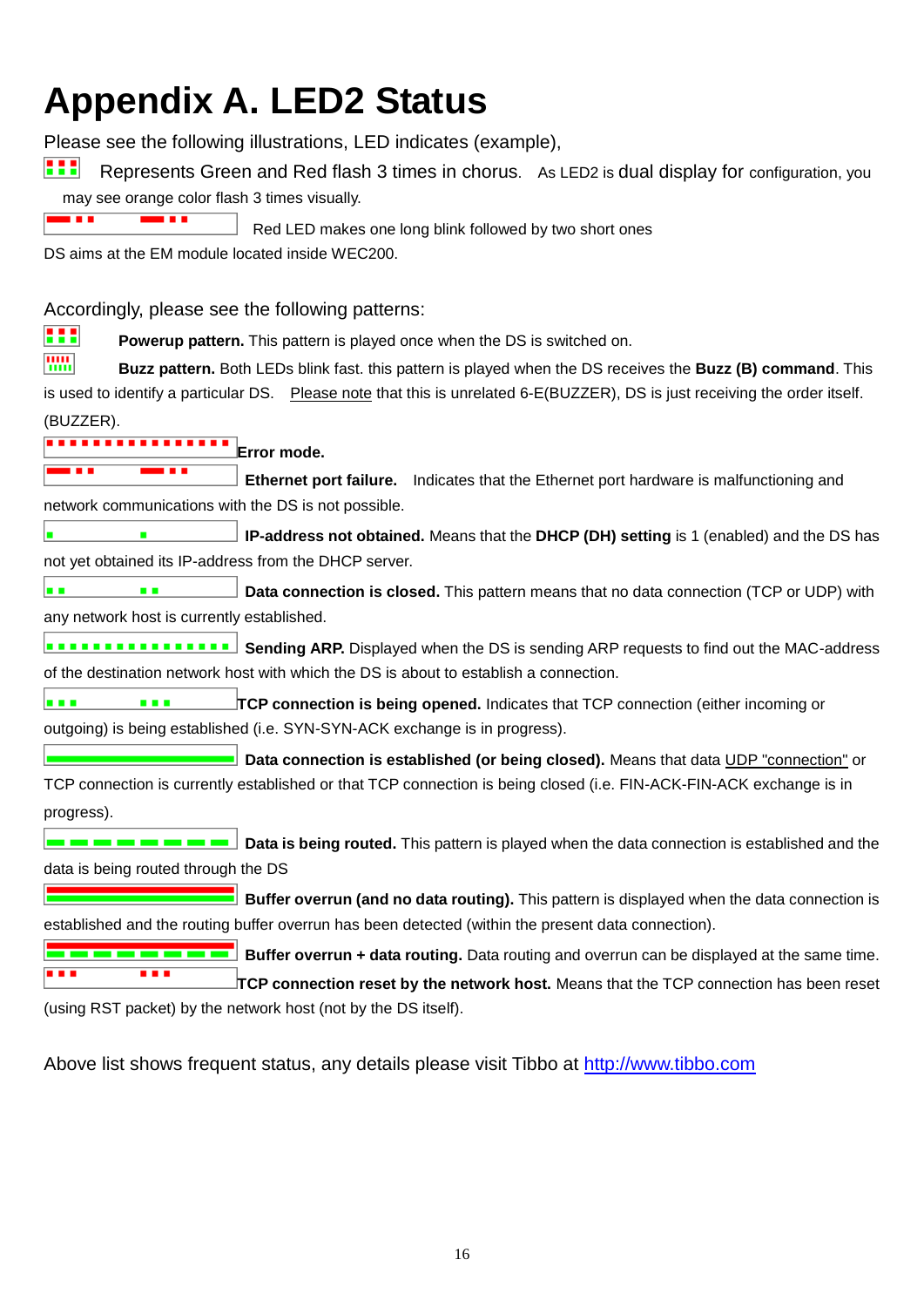## **Appendix B. Wiegand Specification**

#### Data Pulses

The Data One and Data Zero signals are normally held at a logic high level until the data is ready to be sent. Data is sent as below on Data1 or Data0 lines. The following timing parameters shall be observed:



Tpw Pulse Width Time --  $20\mu$ Sec (minimum) to  $100\mu$ Sec (maximum)

Tpi Pulse Interval Time -- 200µSec (minimum) to 20mSec (maximum)

#### **Wiegand interface** (26-bit format):

| 1                          | 2 | 3  | 14  | 15 | 6   | 17  | 18  | 19  |     |                               |     |   |   |    |    |    |   |    |   |    |    |    |           | 10  11  12  13  14  15  16  17  18  19  20  21  22  23  24  25  26 |    |
|----------------------------|---|----|-----|----|-----|-----|-----|-----|-----|-------------------------------|-----|---|---|----|----|----|---|----|---|----|----|----|-----------|--------------------------------------------------------------------|----|
| P                          | S | lS | lS. | lS | IS. | lS. | IS. | S C |     | c c c c c c c c c c c c c c c |     |   |   |    |    |    |   |    |   |    |    |    | <b>IC</b> | <b>IC P</b>                                                        |    |
| P                          | Е | E  | IE. | ΙE | IE. | IE. | IE. | IE. | IE. | IE.                           | IE. | F |   |    |    |    |   |    |   |    |    |    |           |                                                                    |    |
|                            |   |    |     |    |     |     |     |     |     |                               |     |   | O | ΙO | ΙO | ΙO | Ю | lO | O | ΙO | lO | IO | ΙO        | O                                                                  | IP |
| Summed for even parity (E) |   |    |     |    |     |     |     |     |     | Summed for odd parity (O)     |     |   |   |    |    |    |   |    |   |    |    |    |           |                                                                    |    |

#### **Wiegand interface** (30-bit format):

|   | 12                         | 13  | 14 | 15 | 16 |     | 8   | 19  |           |           |     |       |    |                         |             |                         |    |                           |     |                         |          |           |          |     |           |           |    |   | 10  11  12  13  14  15  16  17  18  19  20  21  22  23  24  25  26  27  28  29  30 |
|---|----------------------------|-----|----|----|----|-----|-----|-----|-----------|-----------|-----|-------|----|-------------------------|-------------|-------------------------|----|---------------------------|-----|-------------------------|----------|-----------|----------|-----|-----------|-----------|----|---|------------------------------------------------------------------------------------|
| P | lS                         | lS  | lS | IS | Is | lS  | IS. | lS. | <b>IC</b> | <b>IC</b> |     | C C C |    | $\overline{\mathbf{C}}$ | $ {\bf C} $ | $\overline{\mathbf{C}}$ |    | C C C                     |     | $ {\bf C} $ $ {\bf C} $ |          | <b>IC</b> | IC.      | IC. | <b>IC</b> | <b>IC</b> |    | C | IP                                                                                 |
| P | E                          | IE. | ΙE | ΙE | ΙE | IE. | IΕ  | IE  | IE.       | IE        | IE. | ΙE    | IE | E                       |             |                         |    |                           |     |                         |          |           |          |     |           |           |    |   |                                                                                    |
|   |                            |     |    |    |    |     |     |     |           |           |     |       |    |                         | ۱O          | <b>O</b>                | lO | lO.                       | lO. | IO.                     | <b>O</b> | lO.       | <b>O</b> | lO  | <b>O</b>  | lO        | lO | O | IP)                                                                                |
|   | Summed for even parity (E) |     |    |    |    |     |     |     |           |           |     |       |    |                         |             |                         |    | Summed for odd parity (O) |     |                         |          |           |          |     |           |           |    |   |                                                                                    |

#### **Wiegand interface** (34-bit format):

| 11                         | 12 | 13 | 4  | 15  | -6  | 17  | 18  | 19 |     |     | 10  11  12  13  14  15  16  17  18  19  20  21  22  23  24  25  26  27  28  29  30  31  32  33  34 |          |     |    |     |          |                           |     |           |              |  |       |    |     |          |     |           |    |             |     |           |
|----------------------------|----|----|----|-----|-----|-----|-----|----|-----|-----|----------------------------------------------------------------------------------------------------|----------|-----|----|-----|----------|---------------------------|-----|-----------|--------------|--|-------|----|-----|----------|-----|-----------|----|-------------|-----|-----------|
| IP                         | ۱S | lS | IS | IS  | lS  | lS  | ۱S  | IS | IS  | lS. | IS.                                                                                                | <b>S</b> | lS. | IS | lS. | <b>S</b> | IC.                       | IC. | <b>IC</b> | C C          |  | C C C |    | IC. | C C      | IC. | <b>IC</b> | ΙC | IC.         | IC. | IP.       |
| IP                         | E  | ΙE | lΕ | IE. | IE. | IE. | IE. | IE | IE. | E E |                                                                                                    | IE.      | IE. | IE | IE. | IE.      |                           |     |           |              |  |       |    |     |          |     |           |    |             |     |           |
|                            |    |    |    |     |     |     |     |    |     |     |                                                                                                    |          |     |    |     |          | ΙO                        | 0 0 |           | <b>10 10</b> |  | O     | lO | lO. | 10 10 10 |     | lO.       | ΙO | $ O $ $ O $ |     | <b>IP</b> |
| Summed for even parity (E) |    |    |    |     |     |     |     |    |     |     |                                                                                                    |          |     |    |     |          | Summed for odd parity (O) |     |           |              |  |       |    |     |          |     |           |    |             |     |           |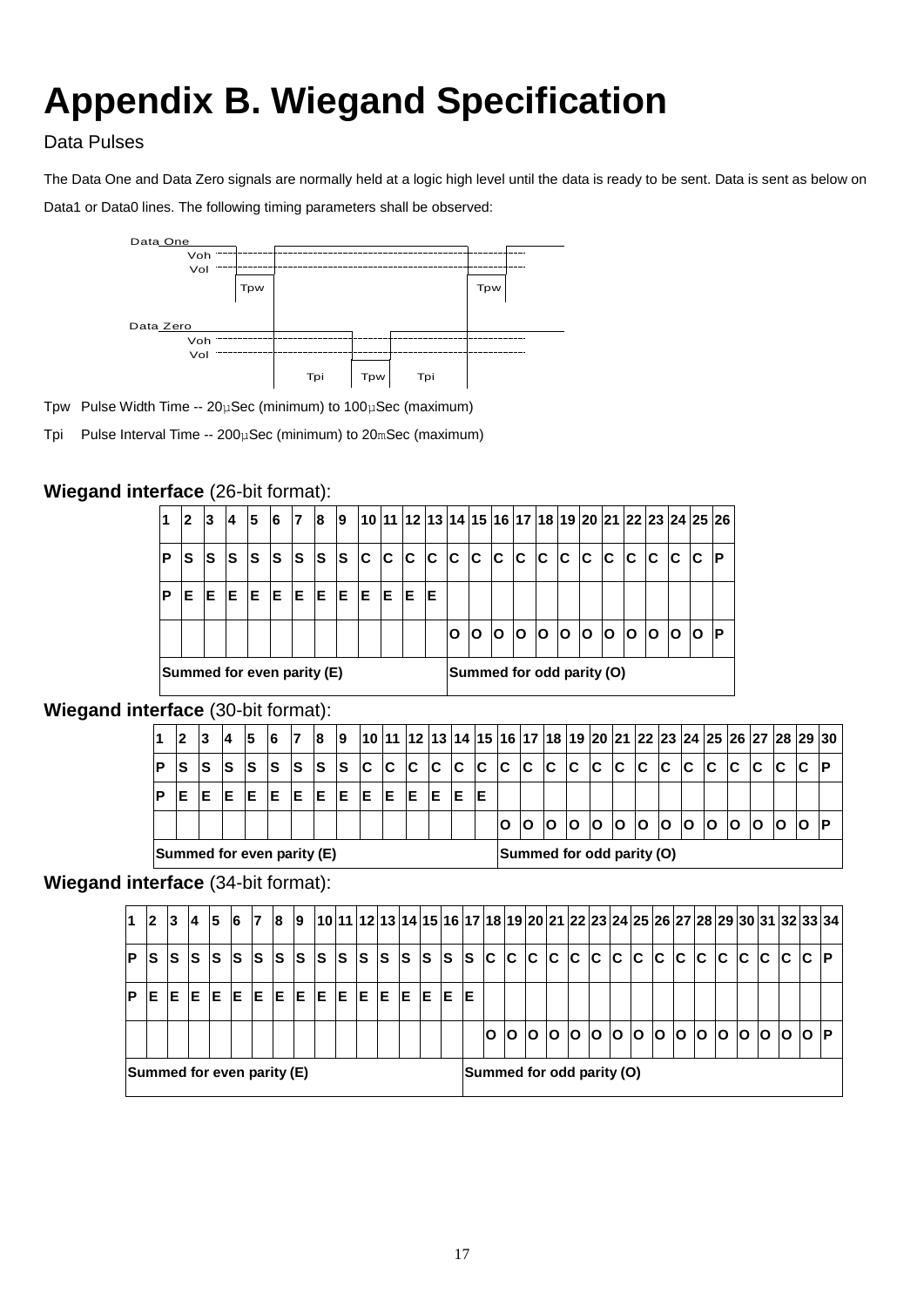#### **Wiegand interface** (35-bit format):

| $1 \quad 2$ |    | 13    | 14 | 15 | 16 | 17 | 18    | 19 |         |   |     |    |     |     |     |    |                         |   |    |    |    |    | 10 11  12 13 14 15 16 17 18 19 20 21 22 23 24 25 26 27 28 29 30 31 32 33 34 35 |     |    |    |   |     |     |     |             |   |     |           |
|-------------|----|-------|----|----|----|----|-------|----|---------|---|-----|----|-----|-----|-----|----|-------------------------|---|----|----|----|----|--------------------------------------------------------------------------------|-----|----|----|---|-----|-----|-----|-------------|---|-----|-----------|
| $P$ $P$     |    | IS    | IS | IS | IS | IS | IS.   |    | S S S S |   |     | 'S | IS. |     |     |    | IC IC IC IC IC IC IC IC |   |    |    |    |    | C C C C C C                                                                    |     |    |    |   | IC. | IC. | IC. | C C C       |   |     | -lP       |
|             | IP | E     | E  |    | ΙE | ΙE |       | ΙE | E       |   | ΙE  | ΙE |     | ΙE  | IE. |    | ΙE                      | E |    | ΙE | ΙE |    | ΙE                                                                             | IE. |    | ΙE | E |     | ΙE  | ΙE  |             | E | IE. |           |
|             | O  | ΙO    |    | ΙO | ΙO |    | lo lo |    |         | O | lO. |    | lO  | lO. |     | lo | lO.                     |   | ۱O | ΙO |    | lO | lO.                                                                            |     | lo | ΙO |   | ΙO  | lO  |     | IO IO       |   |     | <b>IP</b> |
| IP IO       |    | lo lo |    | lO | ΙO | lO |       |    |         |   |     |    |     |     |     |    |                         |   |    |    |    |    |                                                                                |     |    |    |   | lO. | ΙO  | ΙO  | 10 10 10 10 |   |     |           |

#### **Wiegand interface** (37-bit format):

| 1 2     |                            |      |  |  |  |  |  |  |  |  |                             |  |     |     |     |     |     |                           |                |  |  |                                               |  |  |  |       |                |     | 3  4  5  6  7  8  9  10 11  12 13 14 15 16 17 18 19 20 21 22 23 24 25 26 27 28 29 30 31 32 33 34 35 36 37 |
|---------|----------------------------|------|--|--|--|--|--|--|--|--|-----------------------------|--|-----|-----|-----|-----|-----|---------------------------|----------------|--|--|-----------------------------------------------|--|--|--|-------|----------------|-----|-----------------------------------------------------------------------------------------------------------|
| $P$ S   |                            |      |  |  |  |  |  |  |  |  | S S S S S S S S S S S S S S |  |     |     |     |     |     |                           |                |  |  |                                               |  |  |  |       | IC.            | C P |                                                                                                           |
| $P$ $E$ |                            | IE I |  |  |  |  |  |  |  |  | EEEEEEEEE E E               |  | IE. | IE. | IE. | IE. | IE. | E                         |                |  |  |                                               |  |  |  |       |                |     |                                                                                                           |
|         |                            |      |  |  |  |  |  |  |  |  |                             |  |     |     |     |     |     | ΙO                        | $\overline{O}$ |  |  | <u> 0  0  0  0  0  0  0  0  0  0  0  0  0</u> |  |  |  | lo lo | $IO$ $IO$ $IP$ |     |                                                                                                           |
|         | Summed for even parity (E) |      |  |  |  |  |  |  |  |  |                             |  |     |     |     |     |     | Summed for odd parity (O) |                |  |  |                                               |  |  |  |       |                |     |                                                                                                           |

#### **Wiegand interface** (38-bit format):

| <u>11 12 1</u>             | -13 | 14 | 15 | 6 7 |  | - 18 | 19 |  |  |  |  |  |  |  |                           |  |  |  |  |  |  |  | 10  11  12  13  14  15  16  17  18  19  20  21  22  23  24  25  26  27  28  29  30  31  32  33  34  35  36  37 |  |  |
|----------------------------|-----|----|----|-----|--|------|----|--|--|--|--|--|--|--|---------------------------|--|--|--|--|--|--|--|----------------------------------------------------------------------------------------------------------------|--|--|
| P'S'S                      |     |    |    |     |  |      |    |  |  |  |  |  |  |  |                           |  |  |  |  |  |  |  |                                                                                                                |  |  |
| EEE                        |     |    |    |     |  |      |    |  |  |  |  |  |  |  |                           |  |  |  |  |  |  |  |                                                                                                                |  |  |
|                            |     |    |    |     |  |      |    |  |  |  |  |  |  |  |                           |  |  |  |  |  |  |  |                                                                                                                |  |  |
| Summed for even parity (E) |     |    |    |     |  |      |    |  |  |  |  |  |  |  | Summed for odd parity (O) |  |  |  |  |  |  |  |                                                                                                                |  |  |

#### **Wiegand interface** (42-bit format):

|                            |  |  |  |  |  |  |  |  |  |  |  |                                          |  |  |                           |    |  |  |  |  |  |  |  |  |  |  | 1 2 3 4 5 6 7 8 9 10 11 12 13 14 15 16 17 18 19 20 21 22 23 24 25 26 27 28 29 30 31 32 33 34 35 36 37 38 39 40 41 42 |
|----------------------------|--|--|--|--|--|--|--|--|--|--|--|------------------------------------------|--|--|---------------------------|----|--|--|--|--|--|--|--|--|--|--|----------------------------------------------------------------------------------------------------------------------|
|                            |  |  |  |  |  |  |  |  |  |  |  |                                          |  |  |                           |    |  |  |  |  |  |  |  |  |  |  |                                                                                                                      |
|                            |  |  |  |  |  |  |  |  |  |  |  | <u>  PEEEEEEEEEEE EE EEEEEEEEEEEEEEE</u> |  |  |                           |    |  |  |  |  |  |  |  |  |  |  |                                                                                                                      |
|                            |  |  |  |  |  |  |  |  |  |  |  |                                          |  |  |                           | ΙO |  |  |  |  |  |  |  |  |  |  |                                                                                                                      |
| Summed for even parity (E) |  |  |  |  |  |  |  |  |  |  |  |                                          |  |  | Summed for odd parity (O) |    |  |  |  |  |  |  |  |  |  |  |                                                                                                                      |

*P- parity (Even/Odd), S- facility bits, C- card data*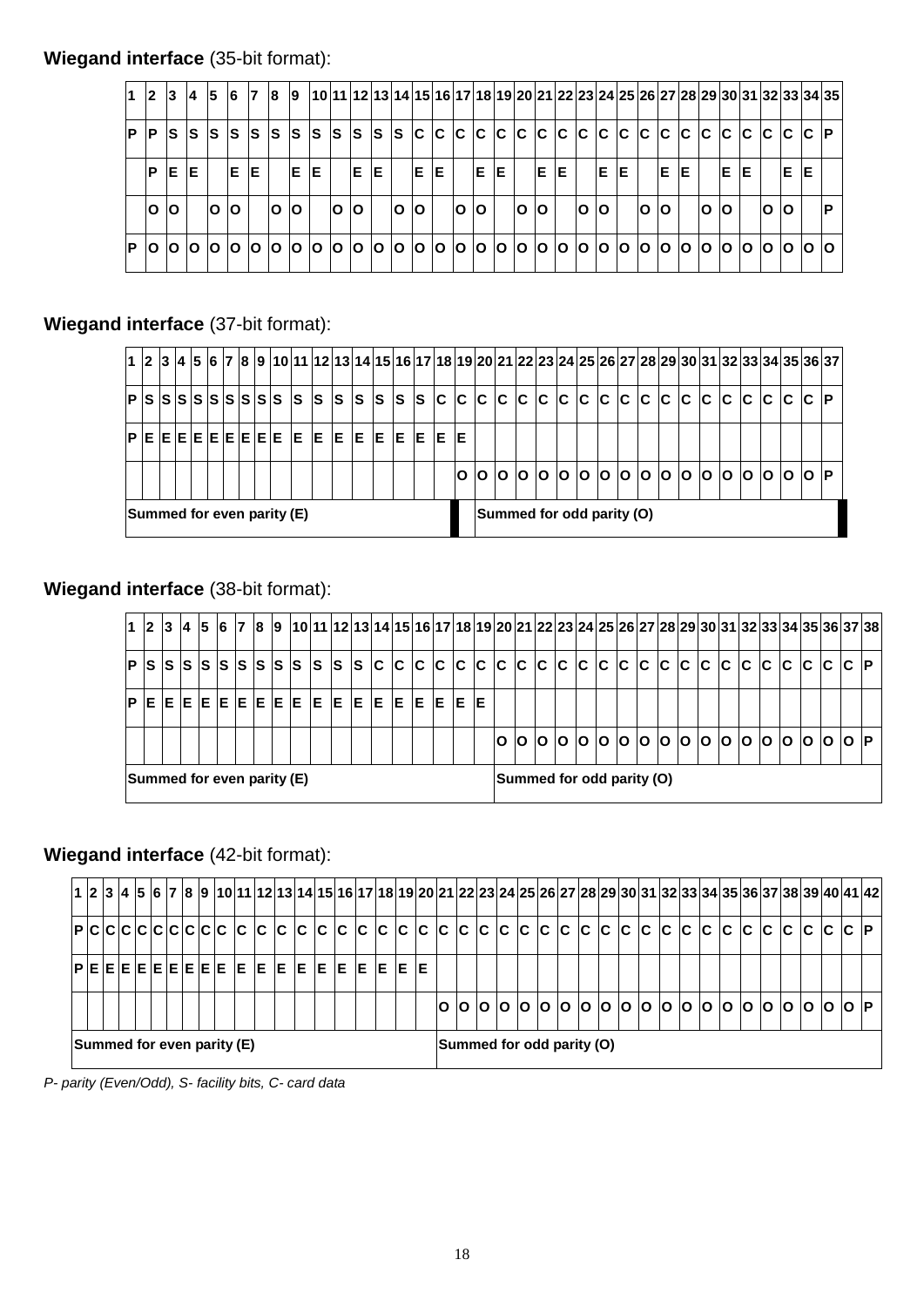# **Appendix C. Command Package for the Message of Receiving Tag code**

When user presents his/her card on the Weigand reader, if tag is read OK, the reader will send the tag code to WEC200 via Wiegand interface and then transmit to host PC.

Before transmitting to host PC, the tag code will be packaged by WEC200 in a pre-defined format, and the format is different between WEC200-00 and WEC200-01.

To detail this, for example, if the tag code is FC177ID25111, then for **WEC200-00** it will be packaged as

| Hex 02h   57h   46h   43h   31h   37h   37h   49h   44h   32h   35h   31h   31h   31h   0Dh |  |  |  |  |                     |  |  |  |
|---------------------------------------------------------------------------------------------|--|--|--|--|---------------------|--|--|--|
|                                                                                             |  |  |  |  | $\cdot$   2   5   1 |  |  |  |

- The package starts with STX (02h), and end with CR (0Dh).
- The W (57h) is the message code.

For **WEC200-01**, it will be packaged as:

|  | Hex 02h   46h   43h   31h   37h   37h   49h   44h   32h   35h   31h   31h   31h   09h   44h   09h   53h   0Dh |  |  |  |  |  |  |  |  |
|--|---------------------------------------------------------------------------------------------------------------|--|--|--|--|--|--|--|--|
|  |                                                                                                               |  |  |  |  |  |  |  |  |

- The package starts with STX (02h), and end with CR (0Dh).
- No message code.
- The data after TAB (09h, including TAB) is reserved for TRU uses.